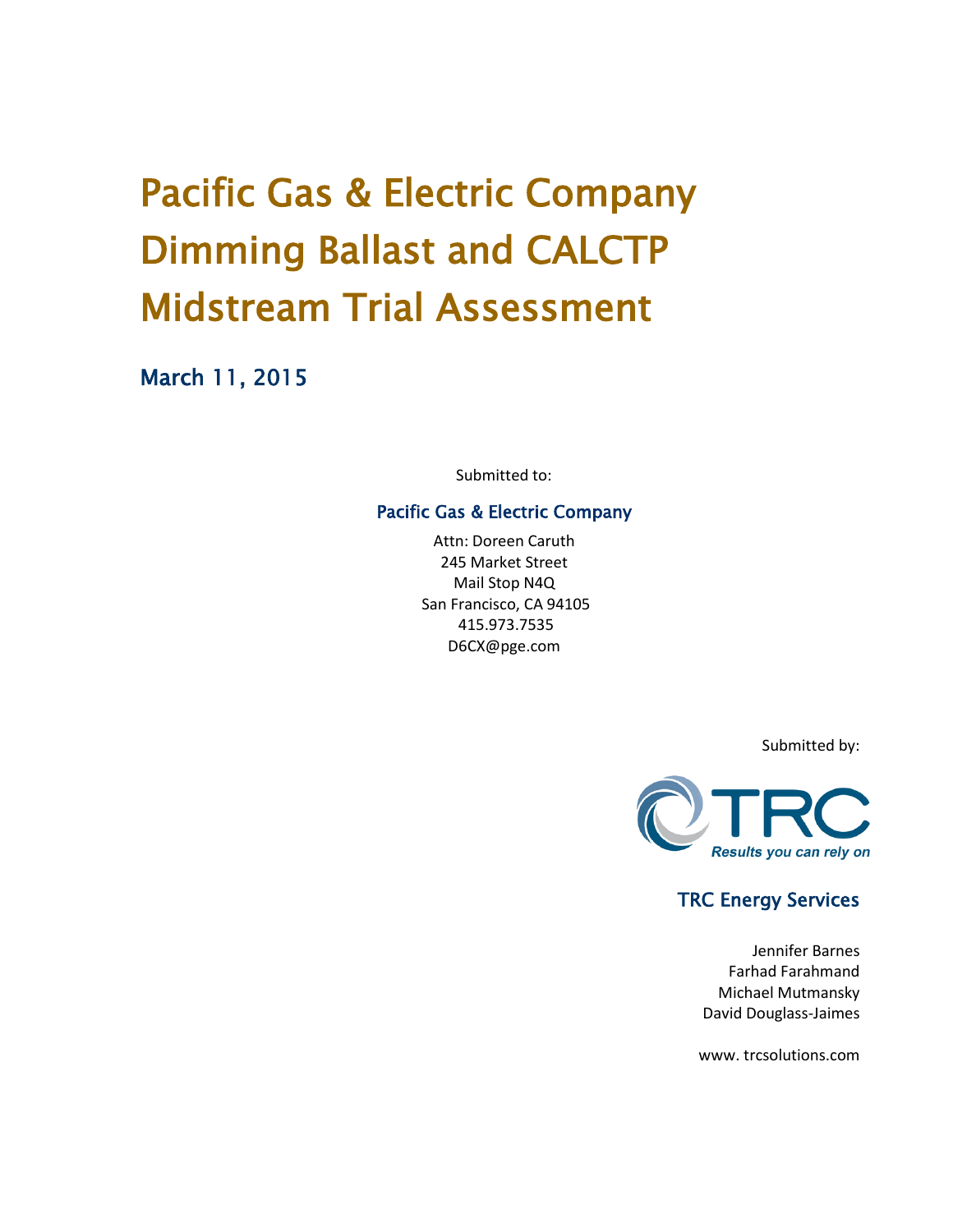# Contents

| 1. |     |                                                                |  |
|----|-----|----------------------------------------------------------------|--|
|    | 1.1 |                                                                |  |
|    | 1.2 |                                                                |  |
|    | 1.3 |                                                                |  |
| 2. |     |                                                                |  |
|    | 2.1 |                                                                |  |
|    |     |                                                                |  |
|    |     | Stakeholder Experience with CALCTP and Title 24 Requirements11 |  |
|    |     |                                                                |  |
|    |     |                                                                |  |
|    | 2.2 |                                                                |  |
| 3. |     |                                                                |  |
|    | 3.1 |                                                                |  |
|    | 3.2 |                                                                |  |
| 4. |     |                                                                |  |
|    | 4.1 |                                                                |  |
|    |     | 4.1.1                                                          |  |
|    |     | 4.1.2                                                          |  |
|    | 4.2 |                                                                |  |
|    | 4.3 |                                                                |  |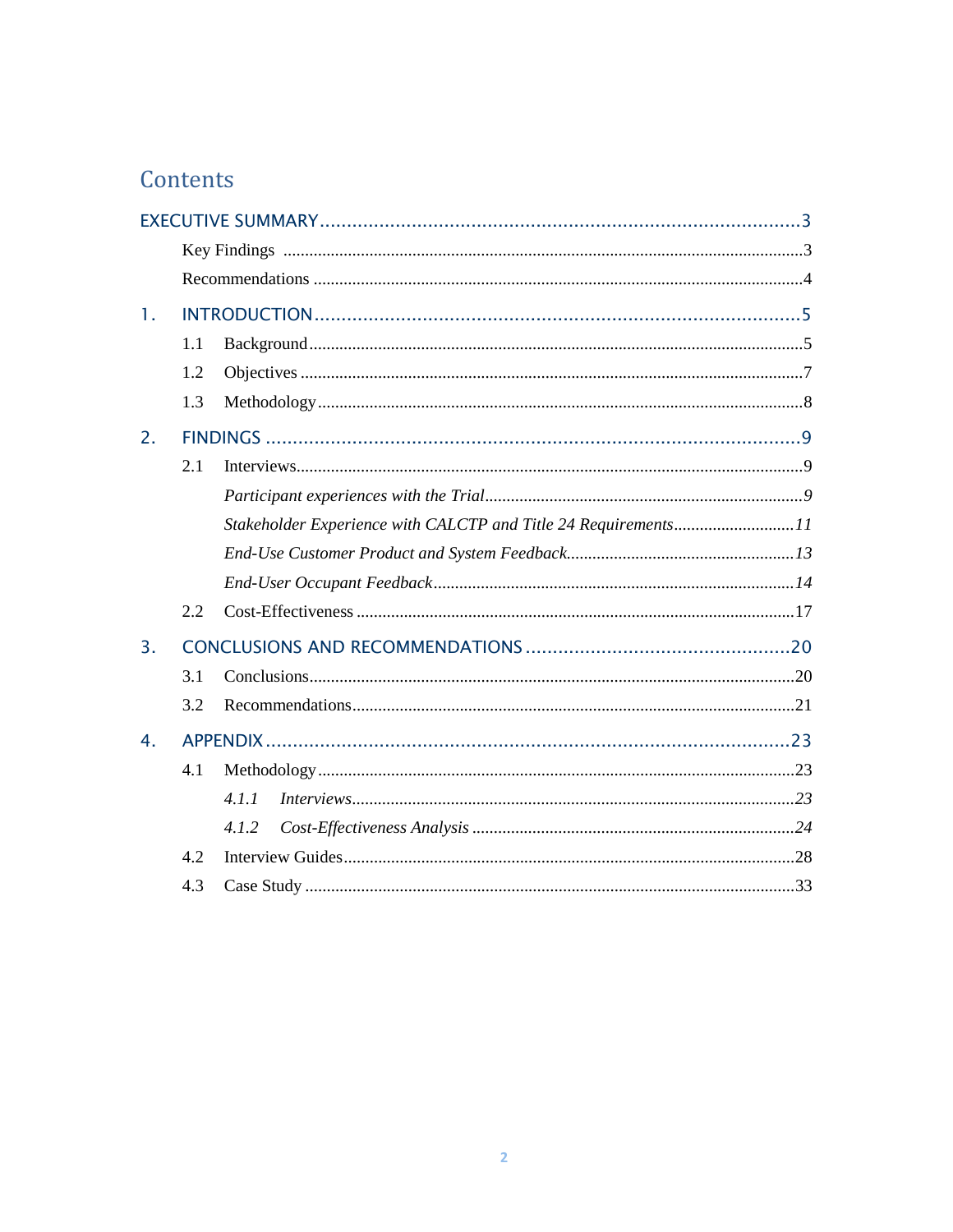# <span id="page-2-0"></span>EXECUTIVE SUMMARY

The Pacific Gas & Electric Company (PG&E) Dimming Ballast and California Advanced Lighting Controls Training Program (CALCTP) Midstream Trial Program ("the Trial") provided rebates to contractors for the installation of dimming ballasts with at least 20 percent task tuning and the ability to be combined with individual or bundled control solutions. In addition, contractors were eligible to receive a bonus rebate for installations that were completed by a CALCTPcertified contractor or electrician to ensure proper installation of these products in the field. The goal of the Trial was to prime the lighting market in advance of the new Title 24 regulations that require dimming ballasts, basic controls, and certified commissioning for controls as part of most non-residential retrofits. PG&E provided rebates to installation contractors through the Trial from September 2013 to June 2014. Seven projects were installed through the Trial ranging in size from eleven ballasts to over 5,000.

PG&E engaged TRC Energy Services (TRC) to conduct an assessment of the Trial. TRC assessed the Trial through a cost-effectiveness analysis and interviews with commercial lighting manufacturers, lighting contractors, end-user facilities managers and occupants, and PG&E account executives.

# <span id="page-2-1"></span>Key Findings

The key findings from the Trial are summarized below.

- Manufacturers, contractors, and PG&E account executives reported they were satisfied with the Trial, and all reported that feedback from their customers indicated that the customers were satisfied with the Trial as well.
- Manufacturers, contractors, and account executives reported that customers have not had any complaints, and are generally satisfied with the new control systems. Facility managers reported being "satisfied" with the energy savings, and "very satisfied" with the energy use and lighting performance data that the control systems provide.
- Trial program projects resulted in higher than anticipated energy savings because the projects employed multiple control strategies that take advantage of the dimming ballast capabilities. Projects employed especially short occupancy delay times and systems were commissioned to ensure controls were working properly.
- Proper installation achieves greater savings potential of advanced controls. Contractor understanding of the technical aspects of the lighting system, and understanding of the intent of the lighting controls helps to ensure that the system is properly installed and performing most effectively for the occupants.
- Based on the monitored energy savings from two of the participating projects, the Trial was highly cost effective with a Total Resource Cost test of 2.42 and a Program Administrator Cost test of 5.33.
- The Trial successfully motivated the end-user customers to install the projects. The rebates and the short program window were influential in convincing the end-user customers to install projects.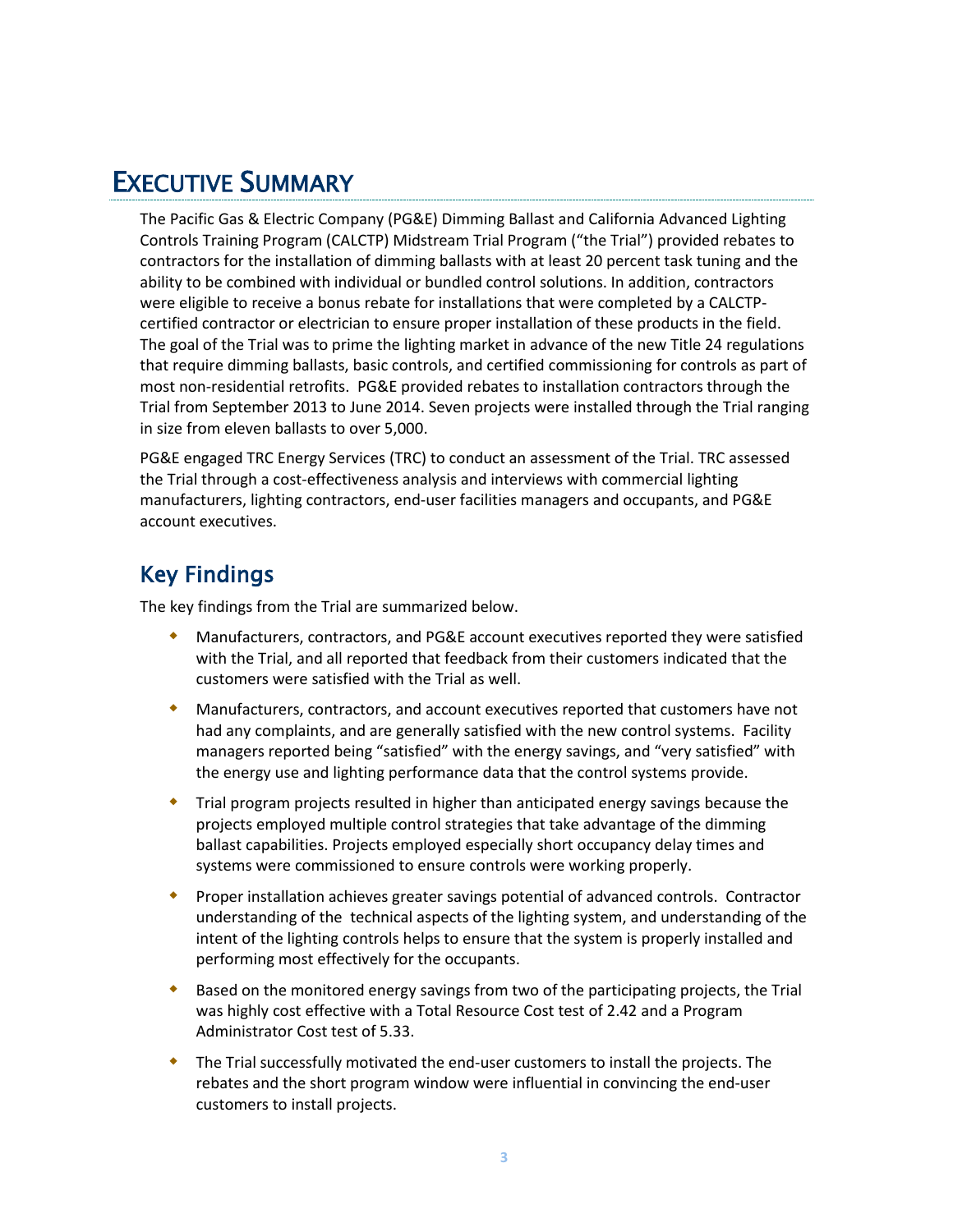- Facilities managers like and are using the controls and metering capabilities and are using them to both monitor the system operation and make adjustments in response to occupant feedback or requests.
- Some occupants reported minor problems with the operation of the lighting control systems, particularly after hours. However, none of these complaints rose to such a level of urgency that led the occupants to report the problems to facility managers.
- Non-union contractors reported difficulty completing the CALCTP trainings. One contractor said that his non-union status made it difficult to find available classes and that union participants suggested that it was not appropriate for him to attend the trainings.

# <span id="page-3-0"></span>Recommendations

Based on findings from the assessment, TRC recommends that PG&E consider the following recommendations:

- Continue to support contractor training and certification. The new multilevel lighting control requirements in the Title 24 Standards highlight the need for knowledgeable lighting professionals, and structured training sets a good minimum standard.
- Work to overcome non-union contractor barriers to CALCTP certification. Utilities could support CALCTP and possibly other quality training programs, by sponsoring classes within their service territories, at their energy centers, or through third-party entities that will not restrict course availability.
- Support sufficient commissioning and human comfort factors in the installation of future dimming ballast and advanced lighting controls projects. Dimming ballast and advanced lighting controls projects should include the necessary commissioning, including post-occupancy feedback on controls operation and function collected directly from the occupants.
- Explore the programmatic potential for systems that incorporate advanced controls to maximize energy savings. These systems include monitoring capabilities that the end user could use to track energy savings in support of calculated incentives.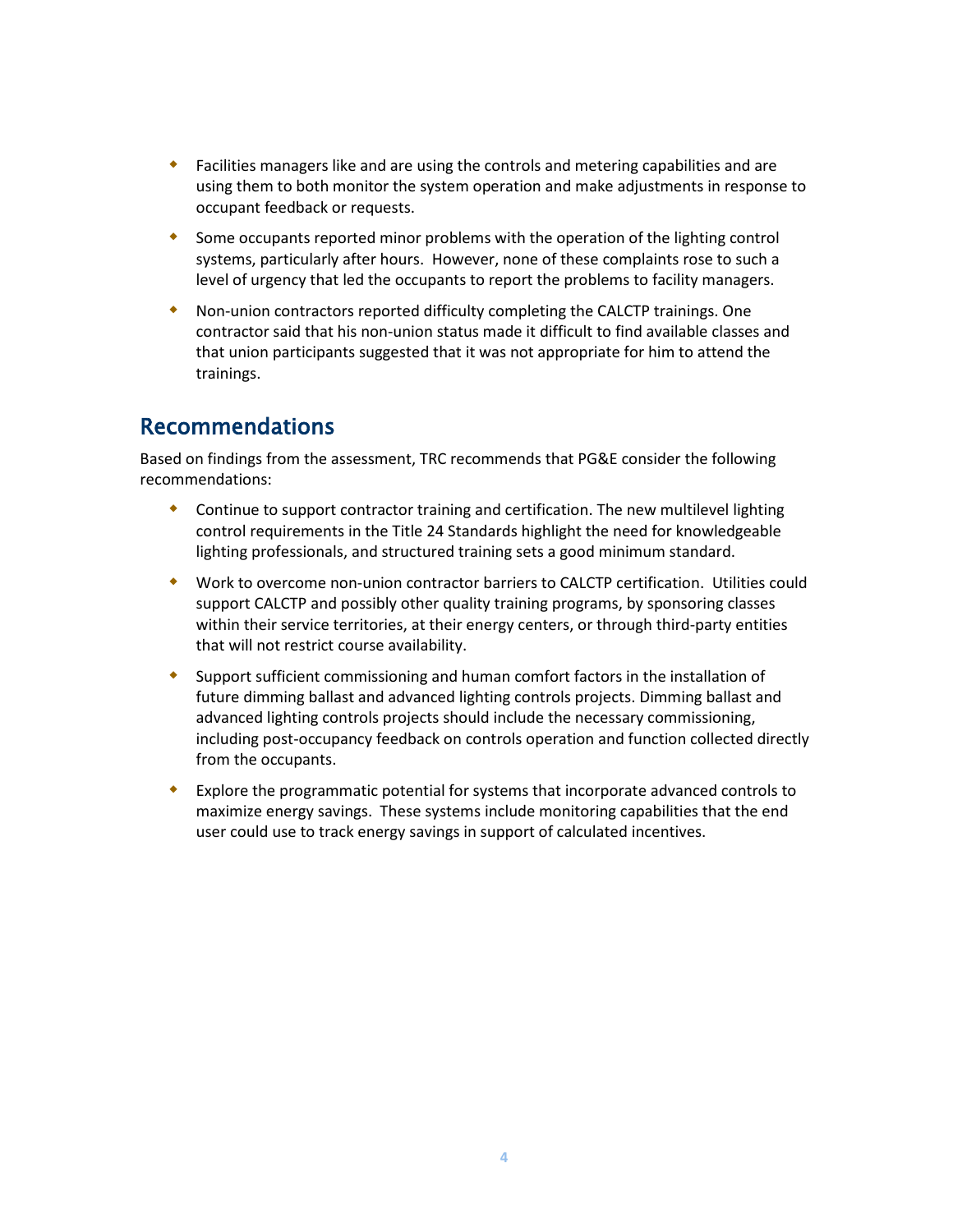# <span id="page-4-0"></span>1. INTRODUCTION

The PG&E Dimming Ballast and California Advanced Lighting Controls Training Program (CALCTP) Midstream Trial Program (the "Trial") provided rebates to contractors for the installation of dimming ballasts with at least 20 percent task tuning and the ability to be combined with individual or bundled control solutions. In addition, contractors were eligible to receive a bonus rebate for installations that were completed by a CALCTP-certified contractor or electrician to ensure proper installation of these products in the field.

Starting in July 2014, California's Building Energy Efficiency Standards (Title 24 or Standards) began requiring basic controls like occupancy sensors, daylight controls, and dimming capabilities in most retrofit and new construction applications. The goal of the Trial was to prime the lighting market in advance of the new Title 24 regulations that require dimming ballasts, basic controls, and certified commissioning for controls as part of most non-residential retrofits. The PG&E Dimming Ballast and CALCTP Trial program focused primarily on non-residential office customers since this is the biggest market for dimming ballasts in linear fluorescent fixtures.

<span id="page-4-1"></span>PG&E engaged TRC Energy Services (TRC) to conduct an assessment of the Trial. In this report, TRC assesses the Trial through interviews and cost-effectiveness analysis.

# 1.1 Background

# Dimmable Ballasts

Dimmable ballasts offer the potential to reduce energy consumption through smarter operation of fluorescent lamps by reducing wasted energy from over-lighting spaces. Dimming ballasts enable fluorescent fixtures to be dimmed continuously, resulting in energy savings and improved work experience for end-users. By incorporating building controls like photo sensors and occupancy sensors with dimmable ballasts, users can achieve their full savings potential. There are three primary control strategies for using dimmable ballasts to save energy:

- Tuning Reduced light output to avoid over-illumination that can be achieved by factory preset reduction in light output level or field set permanent reduction in light output level;
- Occupancy Sensors (vacancy sensors) Sensors used to dynamically adjust light levels based on occupancy in an area; and
- Daylight Harvesting Use of photocells to sense natural sunlight in an area and to then dim or shut down lights if enough daylight is present.

# California Advanced Lighting Controls Training Program (CALCTP)

The CALCTP is a statewide initiative aimed at increasing the use of lighting controls in commercial buildings and industrial facilities. Through proper installation, advanced lighting controls improve energy efficiency in commercial facilities and save significant dollars. CALCTP will educate, train and certify licensed electrical contractors, and state certified general electricians in the proper programming, testing, installation, commissioning and maintenance of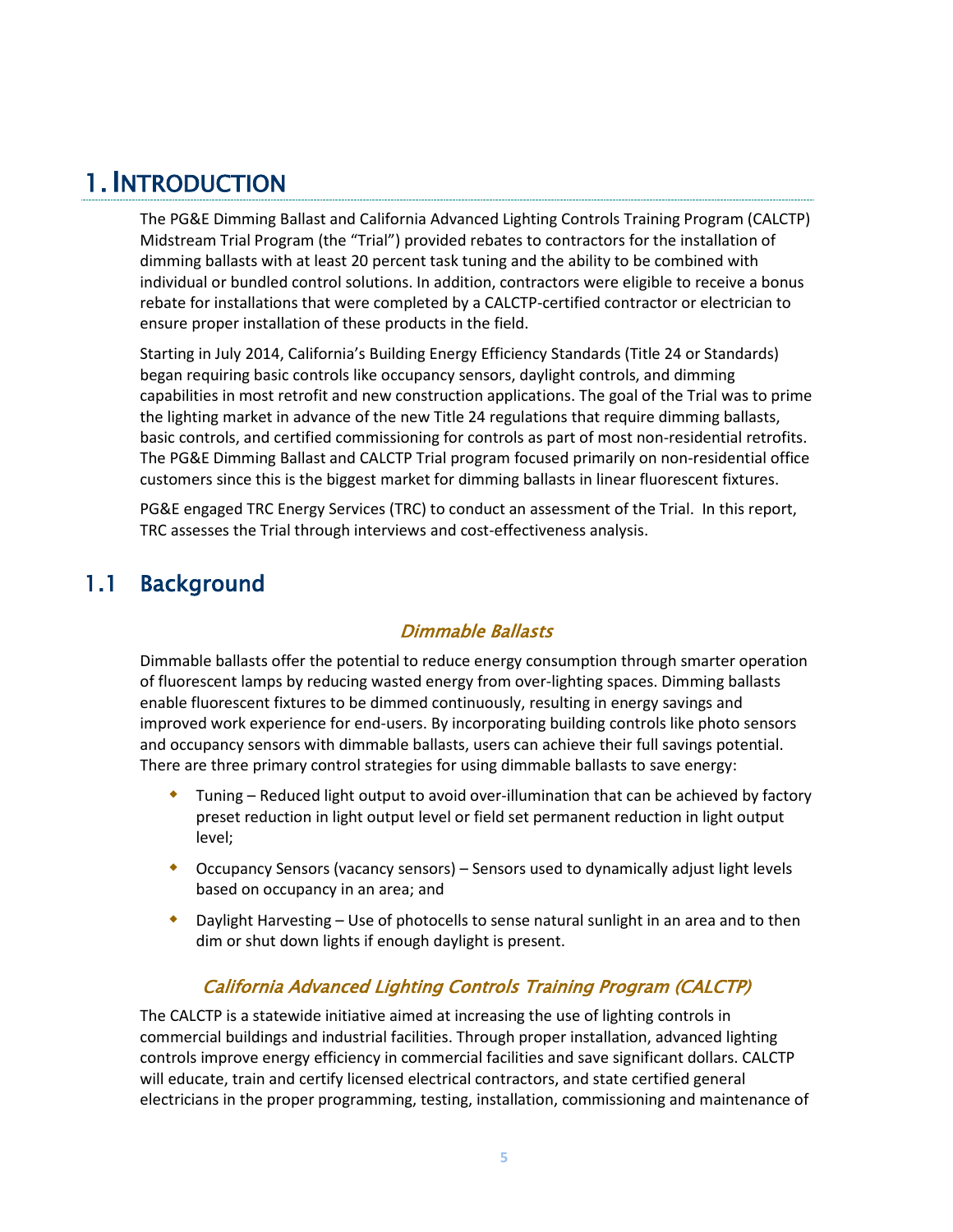advanced lighting control systems in commercial facilities. As mentioned previously, PG&E provided a bonus rebate for installations that were completed by a CALCTP-certified contractor or electrician.

### PG&E Dimming Ballast & CALCTP Midstream Trial Program

PG&E provided rebates to installation contractors through the Trial from September 2013 to June 2014. The Trial offered several levels of rebates for measure installation and using a CALCTP-certified contractor, as follows:

- Dimming ballasts with 20 percent tuning received a rebate of \$10 per ballast;
- Dimming ballasts with 20 percent tuning and occupancy sensors OR daylight harvesting received a rebate of \$25 per ballast; and
- Dimming ballasts with 20 percent tuning, occupancy sensors, AND daylight harvesting received a rebate of \$30 per ballast.

In addition, a bonus incentive of \$15 per ballast was provided if the project was installed by a CALCTP-certified contractor.

Seven projects were installed through the Trial ranging in size from eleven ballasts to over 5,000. Ballast installations and rebate type are summarized in [Table 1,](#page-6-1) which shows that only two of the combined six incentive possibilities were undertaken.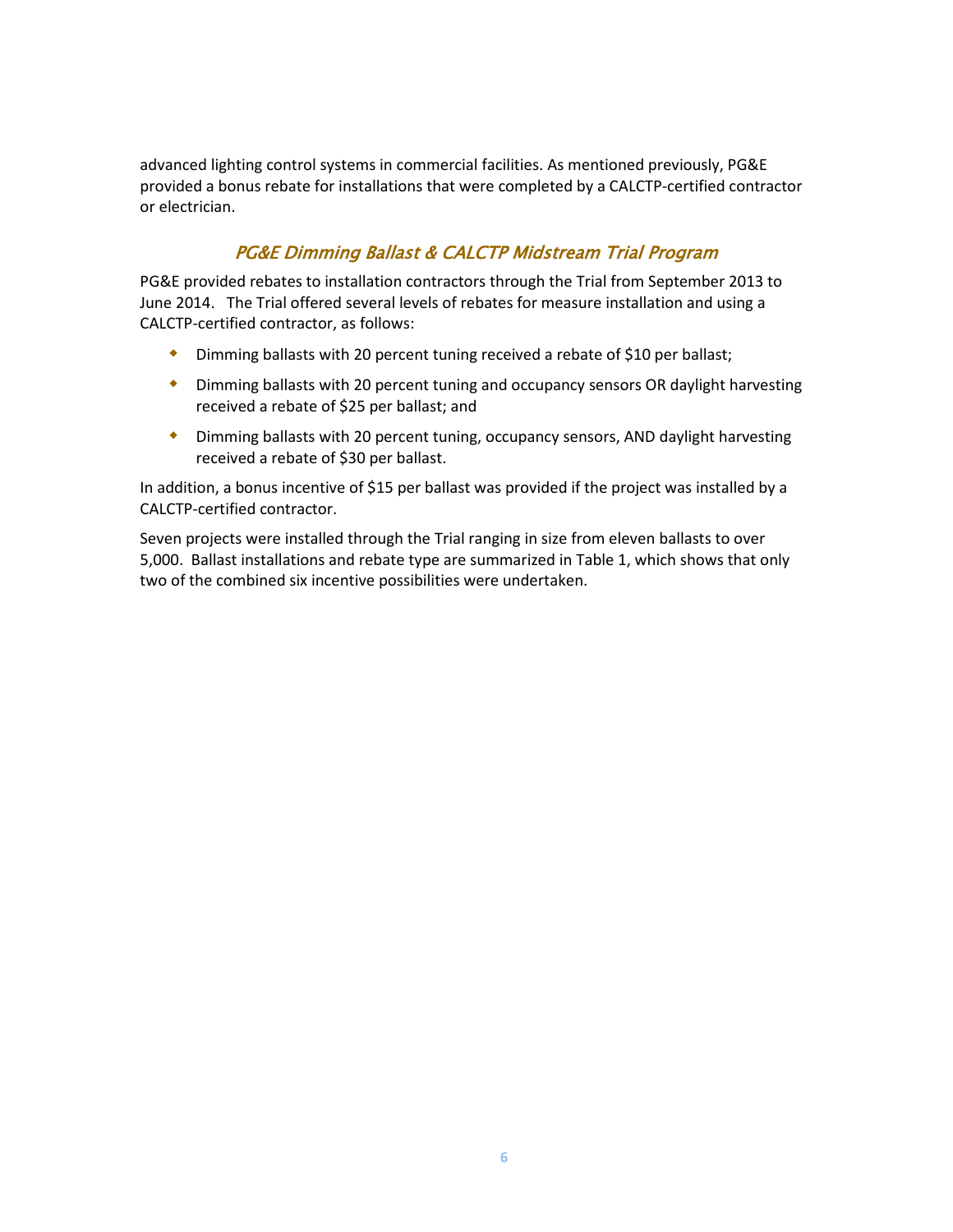|  |  | <b>Table 1. Installation Sites</b> |  |
|--|--|------------------------------------|--|
|--|--|------------------------------------|--|

<span id="page-6-1"></span>

| <b>Installation Site</b> | <b>Dimming Ballast Measure</b>                                                         | <b>Dimming Ballasts Installed</b> |
|--------------------------|----------------------------------------------------------------------------------------|-----------------------------------|
| 1                        | 20% Tuning + Occupancy Sensor                                                          | 11                                |
| $\overline{2}$           | 20% Tuning + Occupancy Sensor                                                          | 12                                |
| 3                        | 20% Tuning + Occupancy Sensor                                                          | 16                                |
| 4                        | 20% Tuning + Occupancy Sensor                                                          | 40                                |
| 5                        | 20% Tuning + Occupancy Sensor + Daylight<br>Harvesting + CALCTP Certified Installation | 765                               |
| 6                        | 20% Tuning + Occupancy Sensor + Daylight<br>Harvesting + CALCTP Certified Installation | 1,881                             |
| 7                        | 20% Tuning + Occupancy Sensor + Daylight<br>Harvesting + CALCTP Certified Installation | 5,020                             |
|                          | <b>Total Installations</b>                                                             | 7,745                             |

Because of the limited time frame and project funding, the program managers focused outreach to dimming ballast manufacturers. Two dimming ballast manufacturers and four commercial lighting contractors participated in the Trial. It is notable that the manufacturer whose products were installed at the three largest sites (sites 5, 6, and 7) worked with their installation contractors to secure the CALCTP certification and qualify for the bonus rebate.

# <span id="page-6-0"></span>1.2 Objectives

The objectives of this assessment are to:

- Solicit feedback from commercial lighting manufacturers, contractors, and PG&E sales representatives regarding their experiences with the Trial;
- Solicit feedback from end-user customers (both facilities managers and occupants) regarding their experiences with the products and systems installed through the Trial;
- Assess lighting manufacturer, contractor and end-user customer understanding of and experience with dimming ballasts, basic controls, CALCTP, and Title 24 code requirements;
- Conduct a cost-effectiveness analysis of the Trial;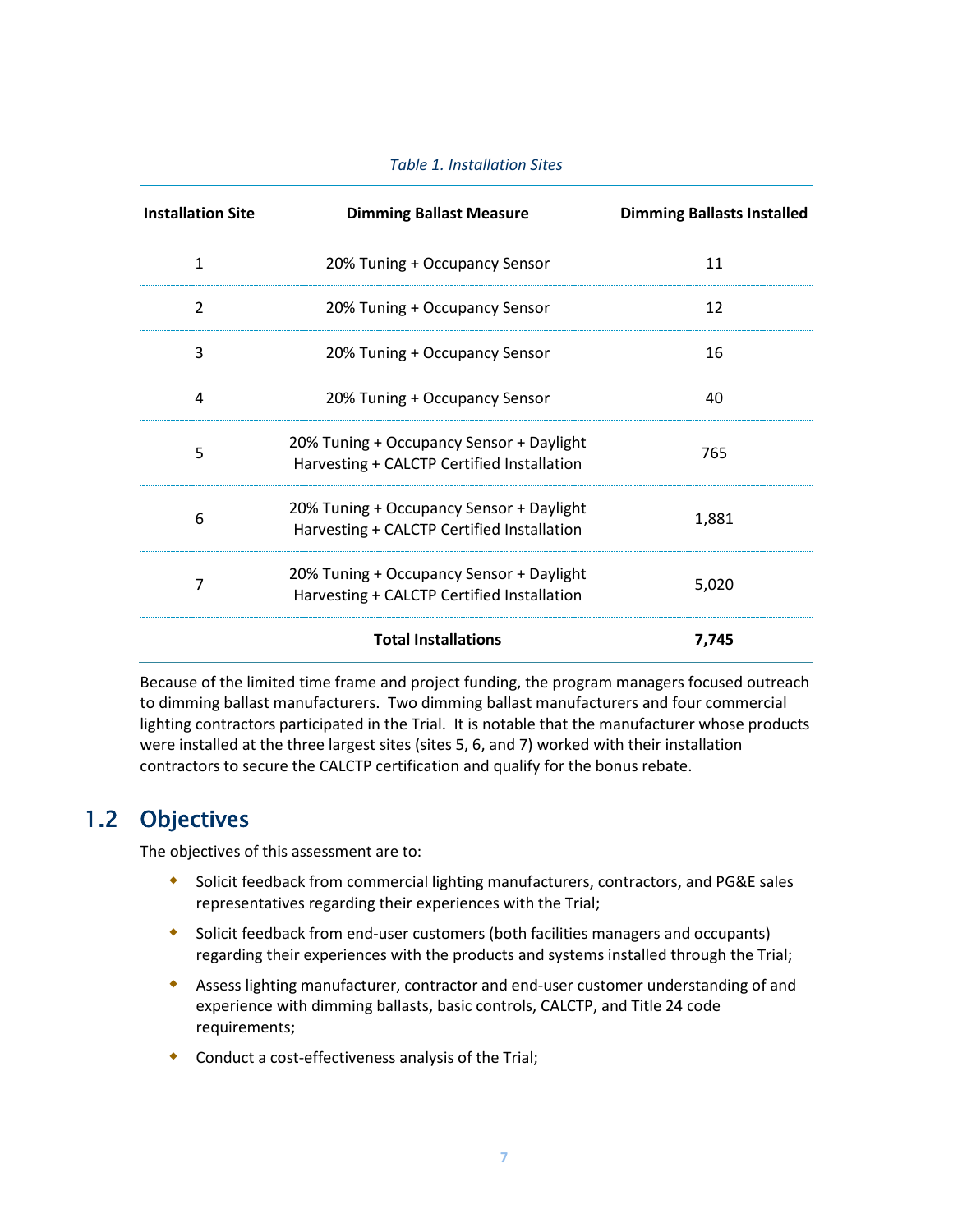- Create a case study focusing on one installation that highlights the benefits of complying with the Title 24 code requirements, including energy savings, non-energy benefits, and a pay-back analysis;
- **•** Provide recommendations for future program design, given new code requirements and limits on claimed savings; and
- Understand how the loss of prescriptive incentives for lighting projects would affect customer retrofit projects and the manufacturers' and contractors' businesses.

# <span id="page-7-0"></span>1.3 Methodology

l

TRC used the following methods to assess the Trial:

- In-depth telephone interviews were conducted with the following stakeholders:
	- Two commercial lighting manufacturers whose products were used in the Trial
	- Two lighting contractors who installed dimming ballasts with controls through the Trial
	- Two facilities managers who had dimming ballasts with controls installed in their buildings
	- Three lighting end-users who work and/or operate the dimming ballasts with controls
	- Two PG&E account executives who represent the Trial participants
- Cost-effectiveness analysis using the Total Resource Cost**[1](#page-7-1)** test and Program Administrator Cost test (PAC test).

A detailed methodology for each activity is presented in Sectio[n 4.1.](#page-22-1)

<span id="page-7-1"></span>**<sup>1</sup>** A common industry abbreviation of Total Resource Cost is TRC. To avoid confusion with TRC Energy Services, this report does not use the abbreviation.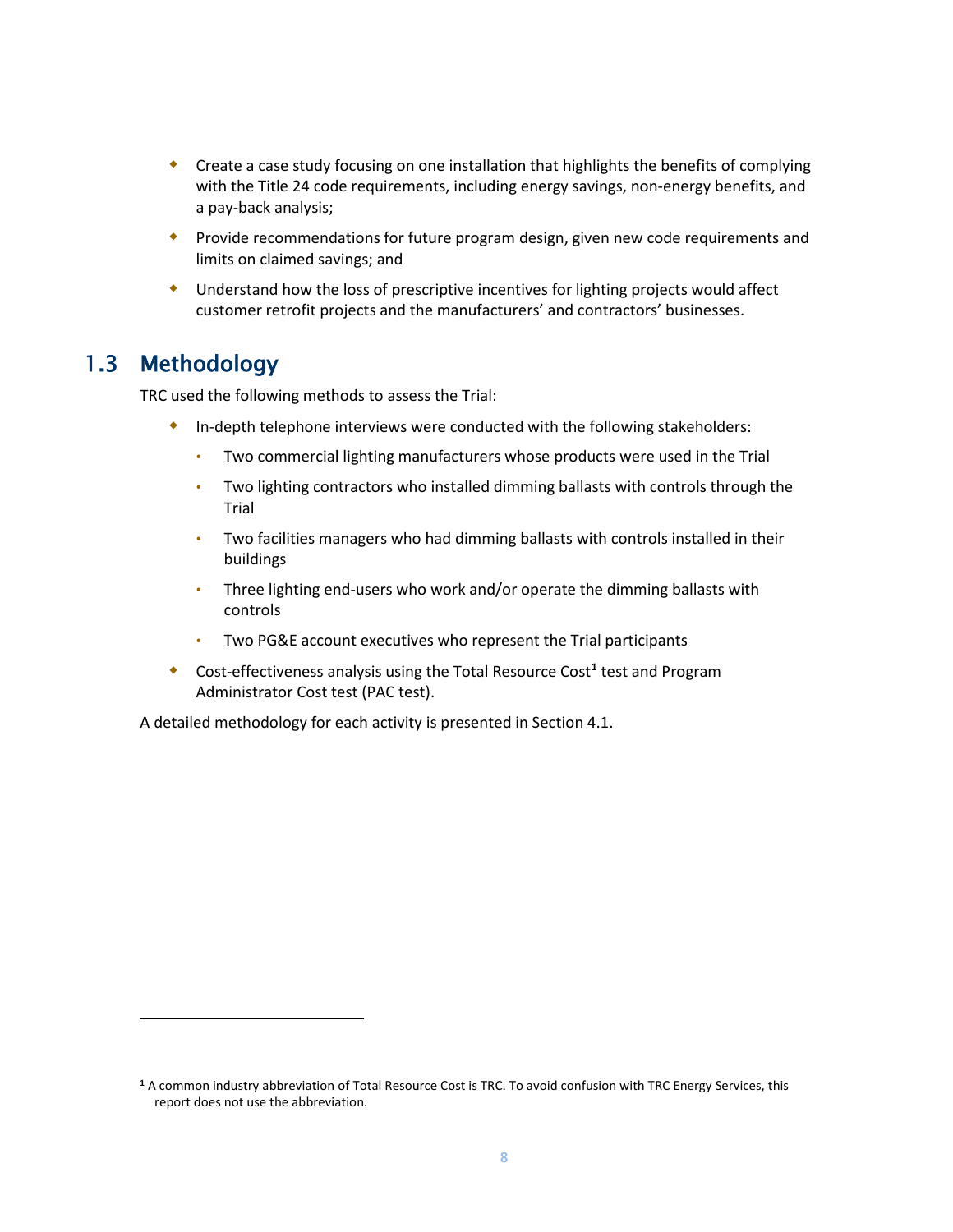# <span id="page-8-0"></span>2. FINDINGS

# <span id="page-8-1"></span>2.1 Interviews

This section summarizes feedback from the in-depth telephone interviews with Trial participants and other stakeholders.

### <span id="page-8-2"></span>Participant experiences with the Trial

Interviews included discussion of participants' and other stakeholders' experiences with the Trial program, including project outcomes, commercial end-user customer satisfaction, the program administration, rebates and processes, and the implications of the potential elimination of PG&E's program offerings. (Interview guides are included in Sectio[n 4.2.](#page-27-0))

### Commercial Lighting Manufacturer Interviews

TRC interviewed two commercial lighting manufacturers whose products were used in the Trial program. Both manufacturers reported that customers are very happy with the program projects and there have been no customer complaints. One manufacturer also noted that they had very strong existing relationships with the customers and the site representatives prior to the program.

TRC asked these manufacturers if the loss of PG&E prescriptive lighting rebates, due to the code change, would affect their business. One manufacturer reported that the loss of some PG&E prescriptive incentives will make it harder to sell retrofit projects to customers. The manufacturer added that the prescriptive incentives were an easy way to sell projects to customers, and now they will have to calculate energy savings, making it more difficult to know exactly what the customer benefit will be. The other manufacturer reported their business model was not dependent on utility incentives, but acknowledged that the incentives are helpful in selling projects, and that customers like them.

Overall, both manufacturers were very satisfied with the Trial program. One reported that the Trial program was successful for them considering how quickly it was put together, and how briefly it was implemented.

### Commercial Lighting Contractor Interviews

TRC interviewed two commercial lighting contractors that completed some of the larger projects in the Trial program. Both contractors reported they were already familiar with the controls systems that the Trial program used on their projects and were able to successfully install them. Both contractors reported they were very satisfied with the Enlighted control system, and have had more success with the Enlighted system than with systems from other manufacturers. Both contractors also reported that they would use the Enlighted control system again in the future.

Both contractors reported that their customers are very happy with the system, and both noted that they would be following up with the customers to ensure that everything was going well with the new systems.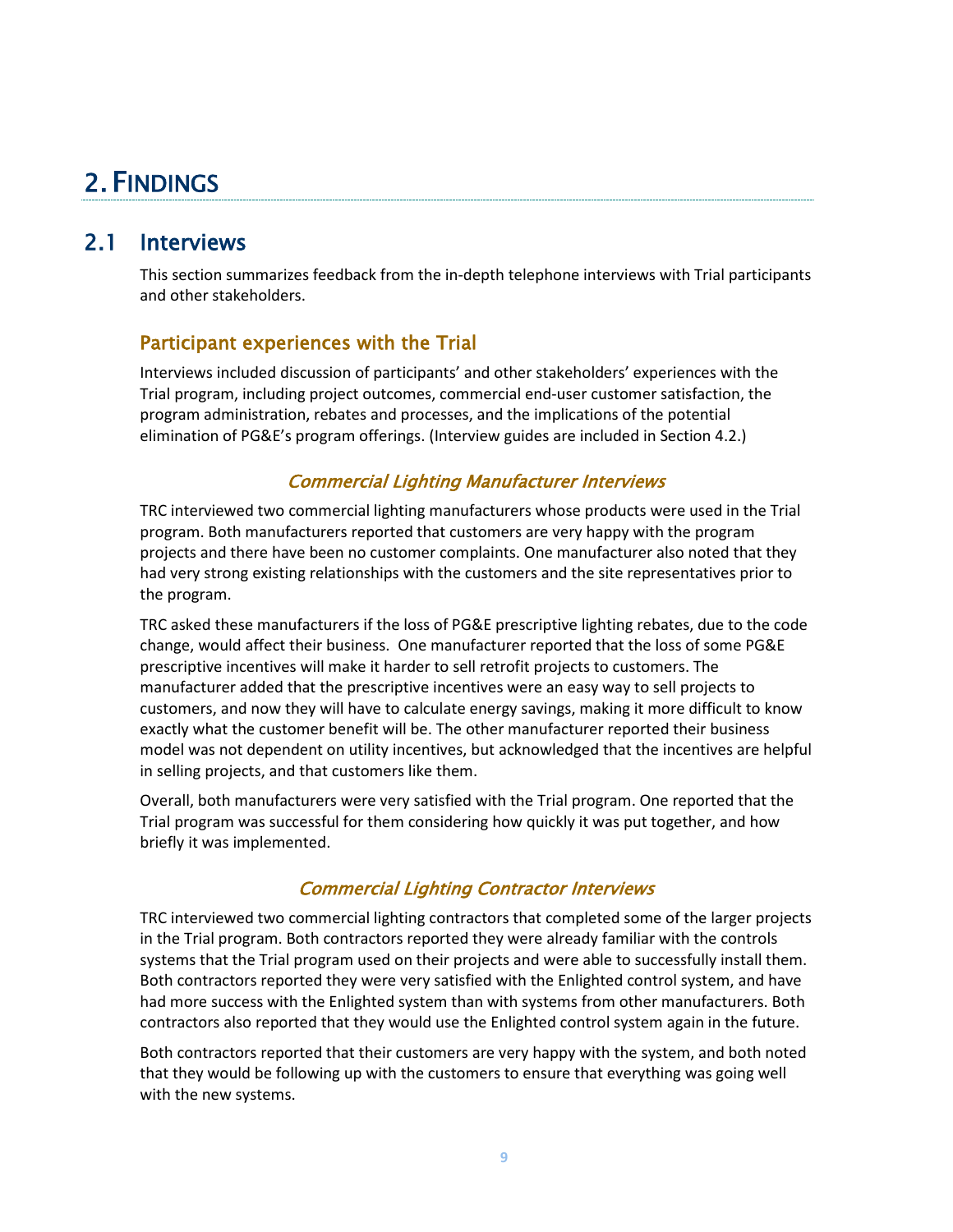TRC asked these contractors if the loss of PG&E prescriptive lighting rebates, due to the code change, would affect their business. Both contractors reported that they were very concerned about the elimination of PG&E prescriptive lighting incentives, and reported that incentives are often essential to convincing customers to proceed with retrofit projects: "*If we lose those incentives, it's going to be a huge challenge to sell these projects.*" Another contractor reported that projects have been cancelled in the past when incentives were not available. When asked for any additional thoughts or comments on the Trial program, both contractors reiterated the importance of the incentive programs to their businesses, and for retrofit projects in general.

#### PG&E Account Executive Interviews

TRC interviewed two PG&E account executives about their experiences with the Trial program. The interviews covered program administration, rebates, and processes, as well as experiences working with the manufacturer and contractors. The interviews also covered the perceived enduser commercial customer satisfaction with the Trial and systems, the potential implications of eliminating PG&E's prescriptive commercial lighting program offerings, and end-user commercial customer perceptions of Title 24 Building Energy Efficiency Standards regarding dimming controls. The account executives reported they only worked with the Enlighted control system in the Trial.

Both of the account executives reported that there were challenges with this Trial program. One stated that it was only offered for a very short amount of time, making it difficult to recruit and complete projects within the allotted program timeframe. The account executive added that this was not technically due to the Trial program, but was difficult to explain to the customer. One account executive noted that contractors passed on the CALCTP bonus rebate to the customers to help sell the projects. However, since the bonus rebates were not paid until the projects were verified, customers needed to wait a long time to receive these payments. One account executive also reported that one of the required pieces of documentation for the tuning controls was not clear to contractors, but did not elaborate.

Both account executives described positive experiences working with the contractors and the manufacturer. Both mentioned that both the manufacturer and the contractors were very responsive, and the process went smoothly despite the accelerated timeline of the Trial.

Both account executives also reported that the customers were very happy with the results of their installed lighting systems. One account executive reported that one project was delayed due to challenges the contractor had completing the training required for CALCTP certification, and these delays resulted in some customer frustration. The account executive suggested that this may have been the result of the manufacturer selling the project to the customer before the contractor was fully CALCTP-certified, or that the program requirements had not been clearly communicated to the manufacturer and contractor.

Both account executives reported that internal communication was successful during the program, and that the PG&E program manager was responsive and accessible. However, one account executive mentioned that they only found out about the program from the manufacturer, rather than through internal PG&E communication, though the program managers reported that the Trial intentionally targeted manufacturers. This account executive expressed a desire for better internal communication on program offerings like these. One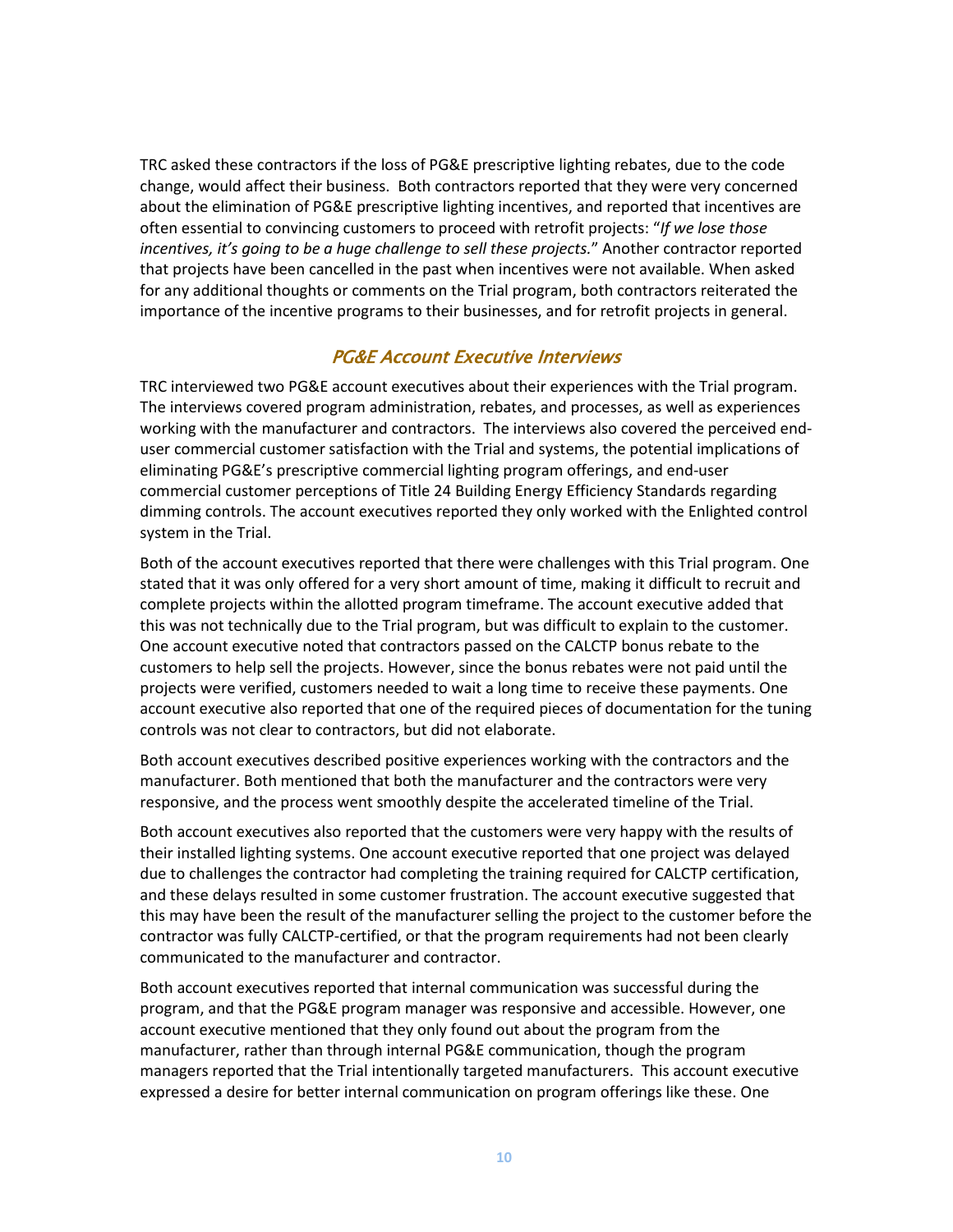account executive also mentioned that they would like to still be able to offer their customers rebates for dimming ballasts, but they expect that would no longer be an option under the new Title 24 Standards requirements.

# <span id="page-10-0"></span>Stakeholder Experience with CALCTP and Title 24 Requirements

Interviews also included discussions of participants and other stakeholders' experiences with the CALCTP training and certification processes, and the impacts of the 2013 Building Energy Efficiency Standards, Title 24, which went into effect on July 1, 2014.

#### **CALCTP**

#### **Manufacturer Experience**

Both commercial lighting manufacturers reported that they had worked with the CALCTPcertified contractors in the Trial program previously. One manufacturer reported that all of the contractors they worked with were CALCTP-certified, and that manufacturer was happy with the training process. However, the other manufacturer reported that the contractors they worked with had inconsistent experiences with the CALCTP trainings. One manufacturer reported that a union contractor had no problems getting access to the necessary trainings, while a non-union contractor had great difficulty completing the training, because they were unable to find any organization offering the final course. The manufacturer noted that they flew this contractor to San Diego because that was the only place the training was being offered. This manufacturer also reported that they were surprised that this required course was focused on how to market CALCTP certification, and did not advance contractors' technical knowledge of controls. This manufacturer reported that one of the contractors was very happy with the CALCTP training overall, while the other contractor was frustrated with the process and difficulty of getting into the trainings. Overall, both manufacturers reported that the training provided a solid foundation on how different control types worked.

The interviewer asked manufacturers how likely they were to use CALCTP-certified contractors in the future. Because, one manufacturer had only worked with CALCTP-certified contractors, he could not say whether he had a preference for certified contractors. The other manufacturer reported that they are likely to use CALCTP-certified contractors if their customers require it, but will likely not enlist CALCTP-certified contractors without added incentives. This manufacturer also noted that one of the contractors they use most often is CALCTP-certified and that they would continue to use this contractor, although not specifically because of the certification. This manufacturer also stated that CALCTP certification guarantees a higher caliber contractor.

#### **Contractor Experience**

Both contractors interviewed reported that they are CALCTP-certified. Both contractors reported they were non-union, and both reported difficulties with the CALCTP training. One contractor stated that the difficulties with the training were specifically related to being nonunion. This contractor reported that trainings were often only open to union members, and when he was able to get into training classes other attendees questioned why he was there. The other contractor found the entire CALCTP training process confusing. However, both contractors reported that the information in the trainings was useful. One of the contractors also reported that they have set up a special division within their company to support CALCTP-specific work,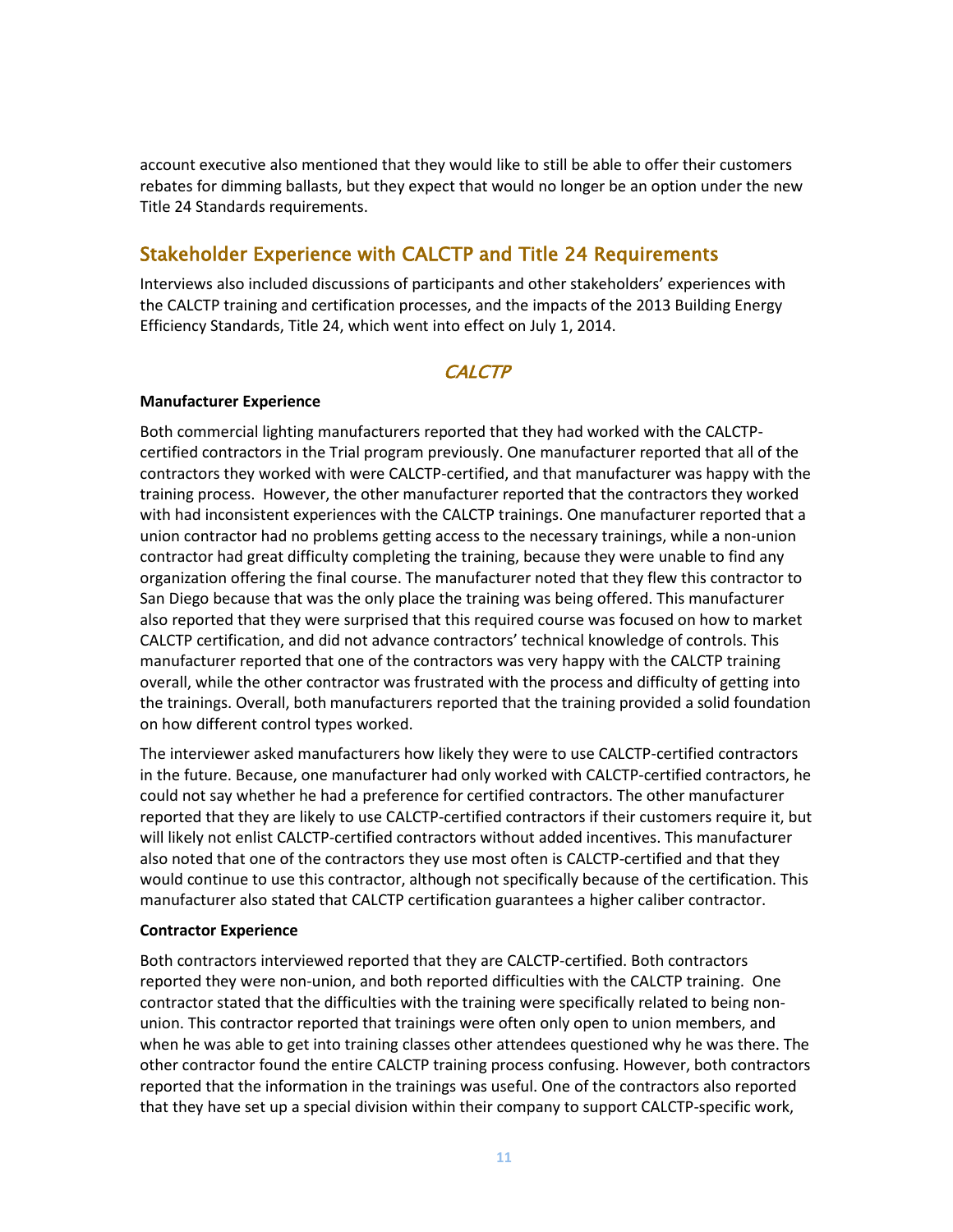and that many other contractors are coming to them in order to team with a CALCTP-certified contractor. The other contractor reported that their practices have not changed significantly as a result of becoming CALCTP-certified.

### Title 24 Code Requirements

The Title 24 code sections related to dimming ballasts (sections 130(b), 130.1(d), 141(b)2I, Table 141-E, and Table 141-F) can be summarized as requiring multi-level lighting controls in most major interior spaces. In many cases, the Standards will require fluorescent lighting to have a dimmable function. Pilot participants and other stakeholders were asked how this code change would impact their business.

#### **Manufacturer Experience**

Both manufacturers reported that the new lighting controls requirements in the Title 24 code Standards have resulted in increased interest in their products. One manufacturer explained that their products are specifically designed in response to these code requirements, as a lowcost and simple alternative, and that new customer interest in products has increased since the 2013 Standards went into effect. The other manufacturer reported that the new requirements are increasing customer awareness of lighting controls. However, this manufacturer also noted that customers find the new requirements confusing.

One of the manufacturers supported the idea of using CALCTP certification as a compliance path for acceptance testing in the Standards. However, the other manufacturer indicated that requiring CALCTP certification as part of the Title 24 Standards could be very problematic considering the difficulties that one of the contractors faced in accessing the trainings necessary to complete the certification.

#### **Contractor Experience**

When asked about the new Title 24 Standards that require more lighting controls, one contractor expressed a very negative outlook, and explained that compliance with controls requirements has increased the costs of retrofit projects: "*We had to rebid to meet the new code requirements and it more than doubled the price of our system.*" This contractor added that they are trying to find ways to avoid triggering the code requirements in their retrofit projects. The other contractor was unsure of the impact of the new code requirements, as the contractor was still trying to understand all of the new requirements. However, both contractors supported the idea of using CALCTP as a compliance path for lighting controls acceptance testing in the Title 24 Standards.

#### **PG&E Account Executive Experience**

Both account executives reported that the new Title 24 code requirements will be very difficult for customers to adopt going forward. Both stated that retrofit projects will be more expensive, and less likely to move forward under the new requirements. One account executive suggested that the new requirements will reduce retrofit projects and new construction. The other account executive stated that it will be it very difficult for PG&E to meet its energy savings goals because the goals have stayed the same yet the savings they can actually claim have been reduced under the new requirements. One of the account executives reported that one of their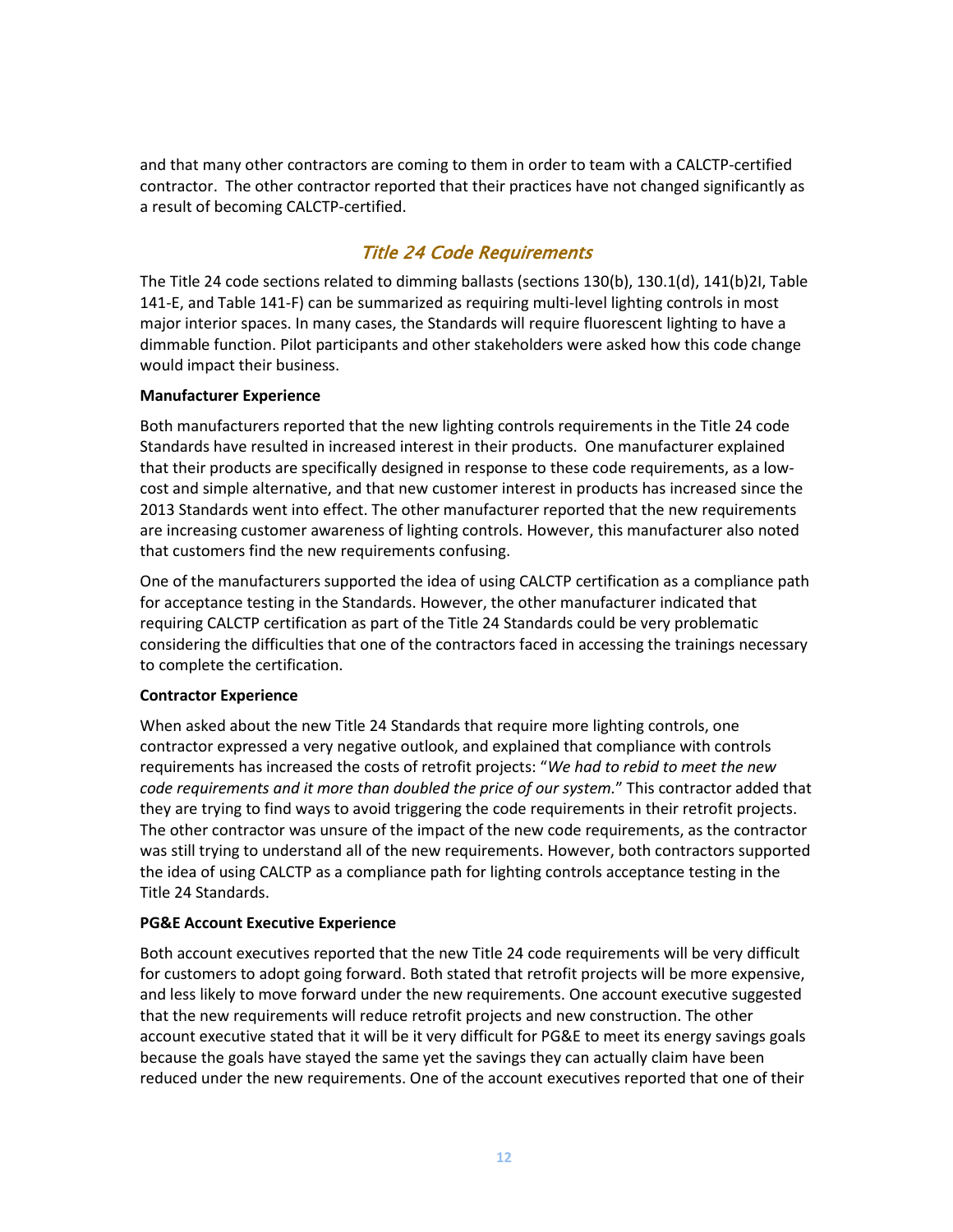customers refused to retrofit their existing T12 lighting because of fears of triggering the new code requirements.

# <span id="page-12-0"></span>End-Use Customer Product and System Feedback

### Installation

Two facilities managers were interviewed to collect feedback on the retrofit process and results of the lighting retrofit. Both managers reported they were approached by the lighting controls manufacturer with an energy savings proposition that suggested the energy savings and payback were attractive. Both managers stated they were interested in the opportunity and researched the information that the manufacturer presented, and decided to try the lighting controls as a limited project to test the implementation of the lighting controls in their facility. One manager reported that they decided to test renovation (control installation) on one floor, review results, and possibly implement more if the results reasonably matched their expectations.

Both facilities managers reported that the energy savings and payback were their primary motivation for implementing the lighting controls. Title 24 requirements were not reported to be factors in their decision because the lighting retrofits were completed before the newest Title 24 code went into effect on July 1, 2014.

Both facilities managers reported mostly positive experiences with the contractors during the lighting retrofits. However, one manager reported some problems with fixture and ceiling damage until the contractor was fully familiar with the retrofit work and the care needed to avoid damage to the workspace (at which point the issues were resolved). Facility managers reported that both projects were completed by electrical contractors at night after business hours.

Both facilities managers reported that their experience with the manufacturer (who was on-site to commission the lighting controls and provide training for the controls interface) was excellent, and the training they received enabled them to understand the controls interface and monitoring dashboard adequately to collect energy savings and other useful information.

Neither facilities manager reported any real challenges introducing the system into their management operations. The facilities managers had researched the technology and had received training through the manufacturer on the operation of the control system monitoring software. The lack of any identified problems suggests that the users are receiving adequate information to best use the lighting controls system effectively.

### **Operation**

Both facilities managers reported that the granularity of the information and sophistication of the controls capabilities are some of the best aspects of the controls system. They added that the granularity enables reporting on both the lighting operation and the individual controls adjustments per luminaire for the entire facility. This enables adjustments for individuals who may need more light, and also generates operation and status information with enough detail to identify problems or failures in the system. While these are not specifically energy savings benefits, they are considered to be benefits of the system according to facilities managers.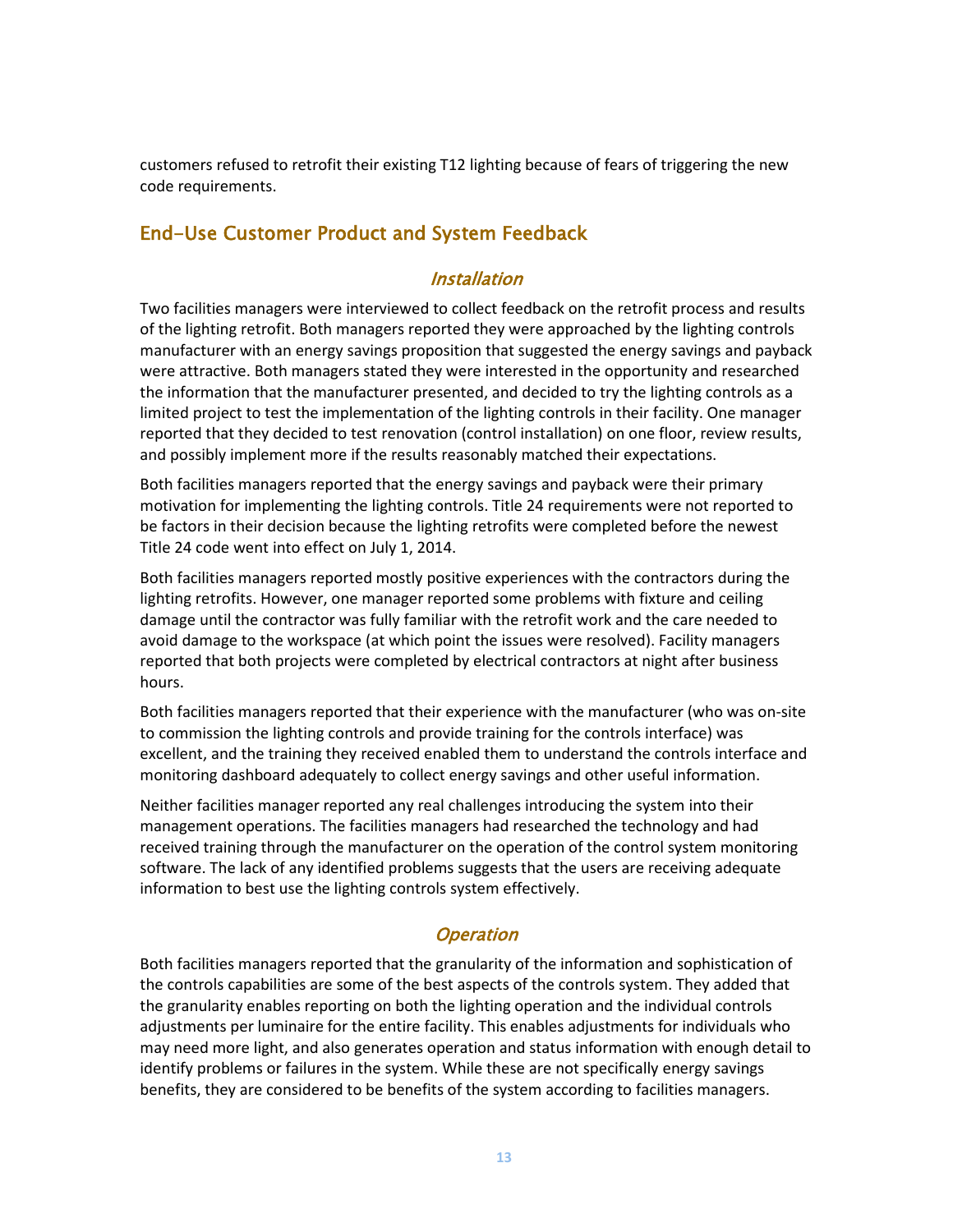Both facilities managers reported that they are very likely to install lighting controls on future projects. One stated that they have already added additional projects on their campus to implement these controls in more lighting equipment.

The facility managers stated that the lighting retrofit has been a positive experience and that they are satisfied with the results. They also reported that they had not received complaints from the occupants after basic adjustments were made to accommodate light level preferences. As noted below, occupants did have certain issues but had not yet reported any problems to facility managers.

Both facilities managers mentioned that the changes in Title 24 code requirements did not impact the projects they completed as part of this program because the lighting retrofits were completed before the newest Title 24 code went into effect, but they recognized that the multilevel requirements for renovations will be an important factor in future renovation work. The lighting retrofits they completed as part of the project do meet the requirements of the 2013 code and facilities managers reported that their experiences with this program has provided them with useful information for future renovation projects.

One facility manager stated that the changes in the code are not necessarily a major driving factor in decision-making. This facility manager explained that the company is forward thinking, and is willing to evaluate an energy and cost savings opportunity to determine whether it meets its threshold of cost effectiveness. If it does, the facility manager is inclined to make that decision.

# <span id="page-13-0"></span>End-User Occupant Feedback

Three occupants of retrofitted spaces were interviewed to elicit feedback on the success of the lighting retrofits in the Trial. Two of the occupant interviews were associated with projects that retrofitted office lighting, while the third occupant interview was for a retrofit in a warehousestyle storage space.

### Office Occupants

The office lighting projects included retrofit of 2x4 parabolic troffers and some indirect pendants. At one site, the occupant moved onto a new floor that had completed the lighting retrofit as part of a full renovation. As a result, the occupant did not witness the lighting retrofit process. At the other site, the occupant was informed that their space was scheduled for a lighting retrofit, but specific details were not disclosed. This retrofit was completed after hours, and there were no post-retrofit issues with the operation of the space or other construction impacts. From the occupant's perspective, the retrofit had no negative impact.

#### **Light Levels**

Both occupants reported they are in a location where nearby lighting is controlled by daylight and occupancy sensors. Both occupants observed the lighting system adjusting to the daylight conditions. Neither reported the daylight control operations as disruptive.

Both occupants reported that the light level feels "*about right*" in the space. One reported that the previous light levels felt inadequate and said that task lights were also needed to perform the visual tasks in the cubical. This space also had the cubical walls replaced, reducing the wall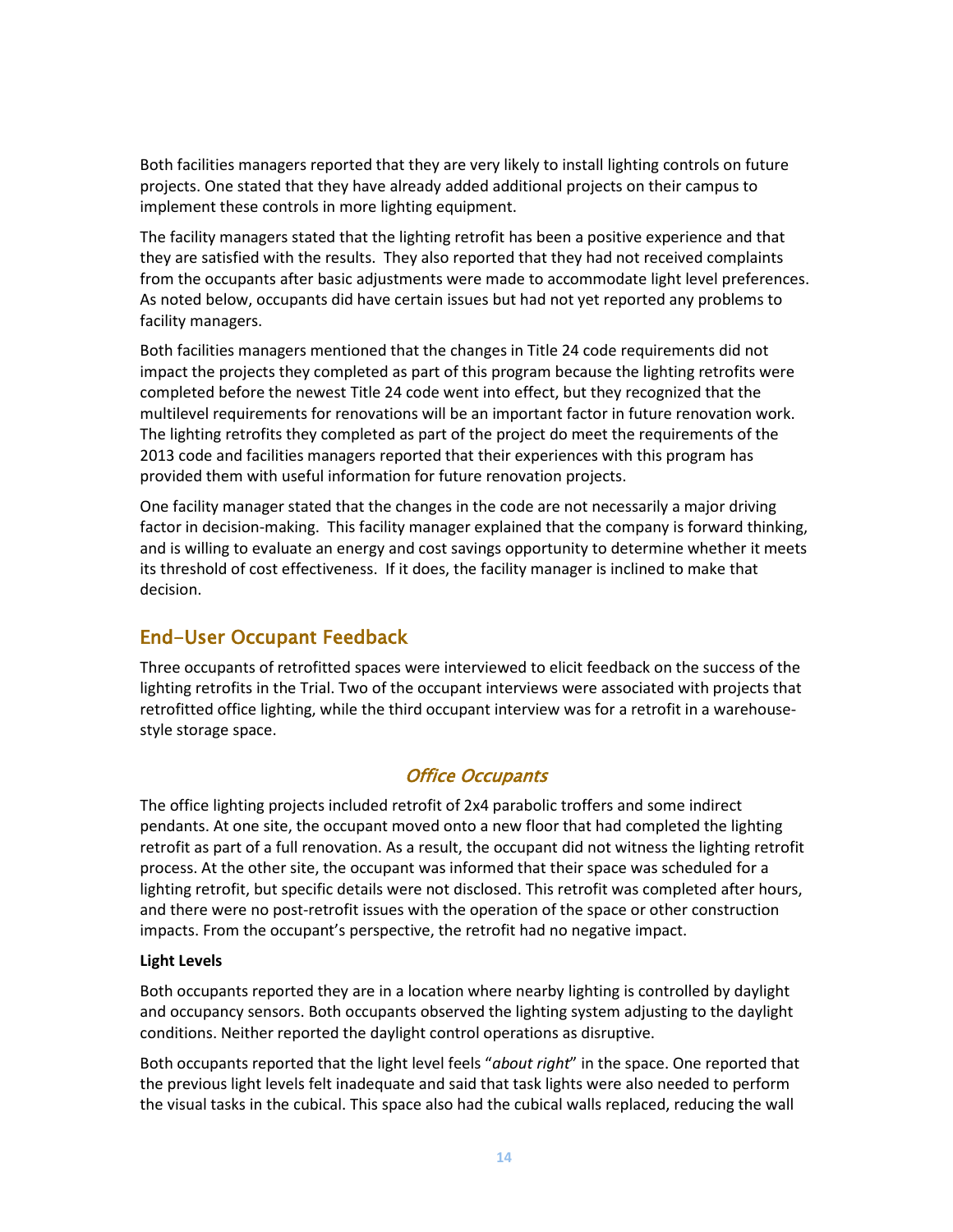height from approximately five feet to four feet, which, TRC notes, can help considerably with both light level and uniformity. Therefore, it is impossible to attribute the benefits solely to the lighting upgrades. The combined benefit of the architectural and lighting changes is that the lighting feels adequate in the space and requires no supplemental sources. The other occupant reported that she felt the space was "*cheerier*" when she uses an additional task light, but only feels the need to use it at night.

One occupant stated that the lighting retrofit was a definite improvement over the previous system, and that the lighting produces less glaring conditions, though TRC notes that the occupant's perception may be caused by other aspects of the retrofit project, like surface materials or cubicle wall height. This occupant also stated that the lighting did not require any supplementation during the day (when the daylighting is supplementing the space).

#### **Occupancy Sensors**

Both occupants reported they witnessed lighting system operations, which enabled them to observe the occupancy sensor *off* or *dimming* functions. In both cases, this was perceived as a negative aspect of the lighting system; both respondents felt that the occupancy sensors should function somewhat unnoticeably, as changes to the lighting were perceived as feeling unsettling or disruptive.

The lighting system was reported to function primarily in an on-demand manner, following the occupant around the room, turning on the lights, and then extinguishing them after a fairly short delay. TRC observes that this operation suggests the possibility of aggressive energy savings in the controls system setup. However, the occupant found the aggressiveness of the short delay times after regular hours to be somewhat disconcerting, and reported that the lighting system makes the space "*eerie*" at night. The second occupant reported that the lighting controls in their space are also set aggressively, but the sensors near their desk may be improperly commissioned or possibly in a poor location because the sensors will regularly lose them, and will dim the lights while they are (still) working. The occupant reported having to wave their hands at the sensor to re-activate the occupied mode and bring the lights back.

Both occupants reported that the luminaires near them have an audible relay "*clunk*" or "*click*" sound when the lights are turning on or off after hours, and found that sound disconcerting. During the day, lights were set to remain on and dim back when unoccupied, so the relay sound was not heard. The occupants did not hear a similar sound in the previous lighting system.

One occupant reported that the knowledge that the lighting system is saving energy and company resources is a positive result and improves the company's profitability. Additionally, the occupants indicated that the energy savings are beneficial for the environment, which is a secondary benefit.

Overall, both occupants indicated that the commissioning of the occupancy sensor systems may need more attention to improve their overall satisfaction with the function of the lighting system. Neither of the occupants reported making requests to the facilities management team to make corrections or adjustments to the light levels or the controls system. However, one occupant stated that she had thought about it, and is likely to do so after discussing the system operation with the interviewer.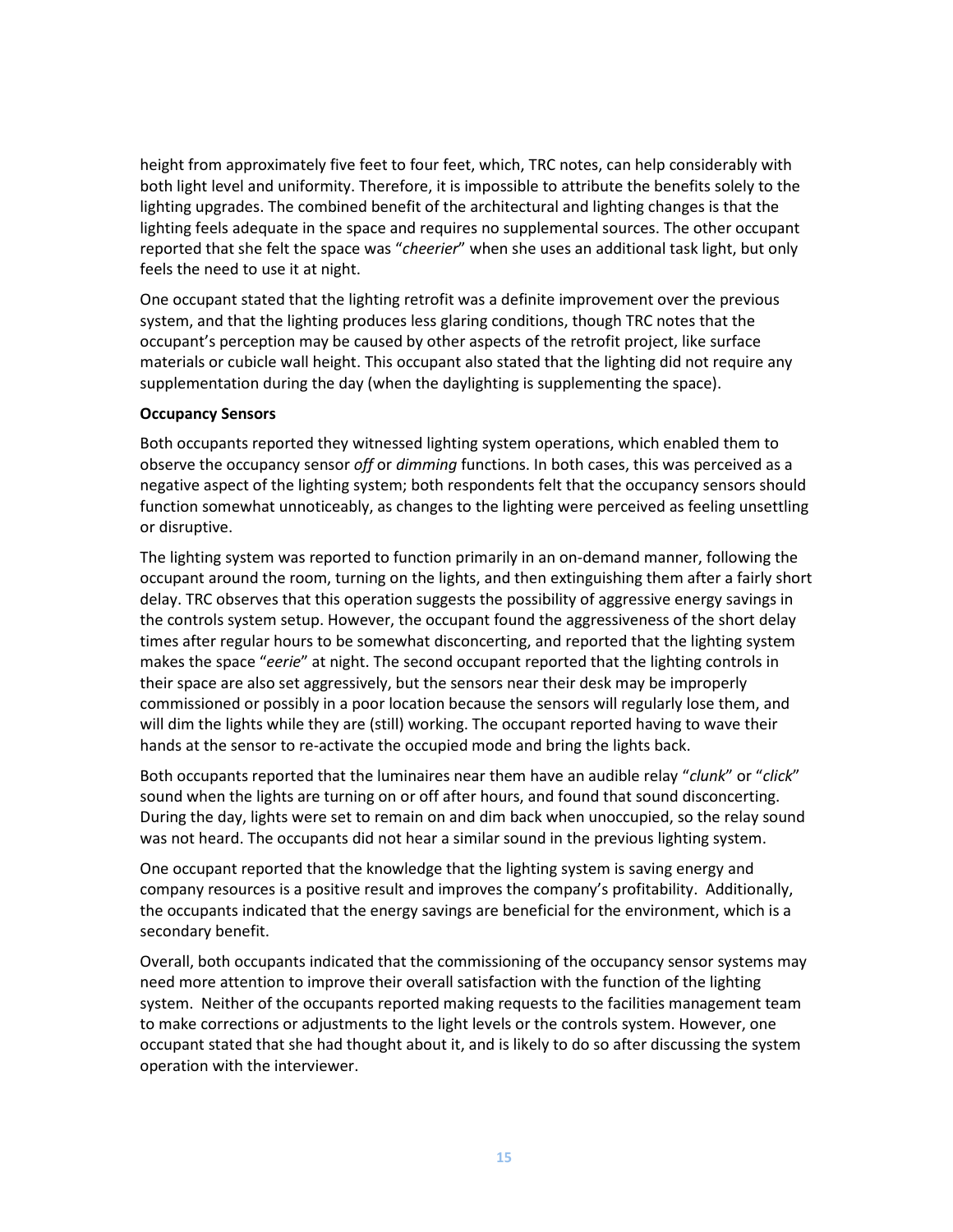### Warehouse Occupant

The warehouse retrofit occupant was the decision-maker on the retrofit, and was familiar with all of the details of the retrofit ahead of the replacement work. This occupant reported having other motivations for the retrofit project beyond the energy savings opportunity. The primary motivations included correcting the problems that resulted from a poorly executed lighting retrofit four years prior to achieve energy savings.

According to the warehouse retrofit occupant, this facility completed a retrofit project about four years ago in which the 400 watt high intensity discharge luminaires (approximately 455 watts with ballast losses) in the warehouse were replaced with approximately 40 linear fluorescent luminaires with six lamps each. Occupancy sensors were installed at each luminaire location to reduce the lighting during unoccupied periods. However, this project failed because the system was prone to early lamp failure. Based on the description of the problems experienced, TRC believes that the system employed instant start ballasts in the luminaires, which were controlled by the occupancy sensors and led to many early lamp failures. The warehouse retrofit occupant reported that he disabled the occupancy sensors and ran the lighting system with a time clock only.

In this context, the most recent retrofit through the PG&E Trial was anticipated by the owner to resolve the lamp failure problems, and also permit energy savings to reduce the utility bill by reimplementing the controls in the space. The warehouse does not have daylighting, and so installed occupancy sensors with a reasonably short delay time (about four minutes), and task tuning of the high light level. This tuning was set to approximately 80 percent for occupied conditions. During business hours, the occupancy sensors drop the power to 20 percent when unoccupied, maintaining a reasonable light level in the aisles for visual navigation before an occupant enters the aisle and the lights rise to the 80 percent level.

This system does employ dimming ballasts and occupancy sensors, but does not have smart lighting controls that are capable of monitoring the lighting system.

Overall, the occupant reported that the project was a success and the system appears to be functioning according to expectations. The occupant reported that the lighting system appears to be providing equivalent light levels to the previous system, but that the energy savings are much greater because the controls are being implemented (unlike the previous system, in which the controls were overridden). The occupant said that there have been only a few lamp failures in the first six months of the project completion, compared to between five and ten lamp failures per week with the previous system. The occupant also reported that the savings in time and materials for this retrofit are already considerable.

The warehouse retrofit represents one of the possible positive outcomes of a contractor training program. The previous project did not have a specifier/contractor who knew that the interaction of instant-start ballasts with the constant "*ON/OFF/ON/OFF*" switching of occupancy sensor controls would result in premature lamp failures, and ultimately a problematic retrofit. A properly trained contractor would have identified this incompatibility, eliminating the need for the second round of retrofits. Additionally, the occupant reported that the contractor made modifications to the locations of the occupancy sensors to eliminate false triggering of the luminaires in the aisles until an occupant actually enters the aisle.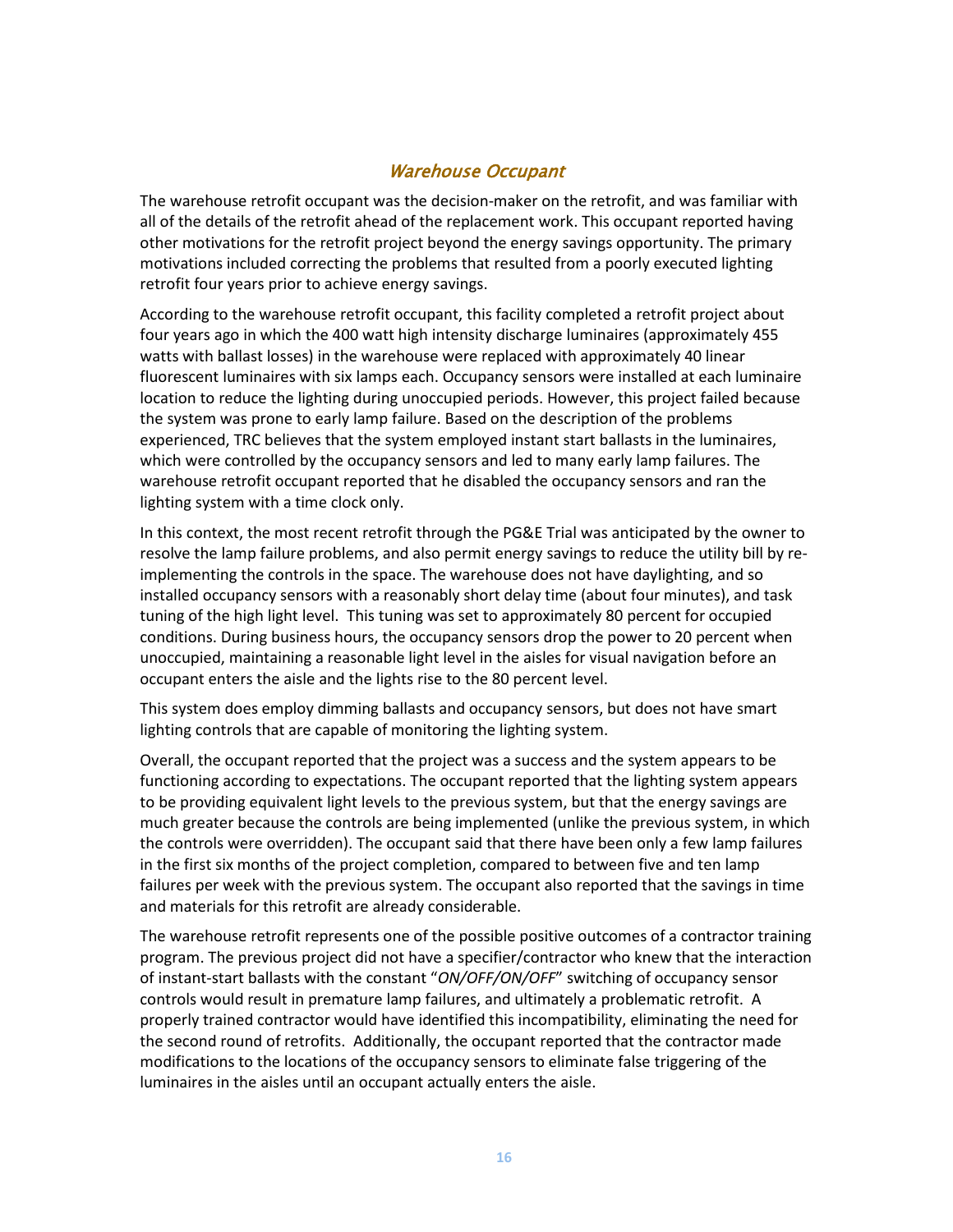# 2.2 Cost-Effectiveness

<span id="page-16-1"></span><span id="page-16-0"></span>TRC assessed the Trial cost effectiveness through the Total Resource Cost test and Program Administrator Cost (PAC) test using a simplified version of the E3 calculator**[\[1\]](#page-16-2)** developed by PG&E. TRC determined that the Trial is very cost-effective by both measures, with a Total Resource Cost test of 2.42 and a PAC of 5.33. [Table 2](#page-16-1) presents these results alongside PG&E's original pre-pilot estimates using deemed savings and cost values.

| Test                           | <b>Deemed</b><br><b>Estimate</b> | <b>Revised</b><br><b>Estimate</b> |
|--------------------------------|----------------------------------|-----------------------------------|
| <b>Total Resource Cost</b>     | 0.62                             | 2.42                              |
| Program Administrative<br>Cost | 1.04                             | 5.33                              |

|  |  | Table 2. Cost-Effectiveness Results |  |
|--|--|-------------------------------------|--|
|--|--|-------------------------------------|--|

The "Deemed Estimate" results from using the pilot *ex ante* savings claim and associated incremental measure cost (IMC). The "Revised Estimate" values were based on a combination of calculator inputs prepared by PG&E and updated values estimated by TRC using information from the Trial projects. Specifically, TRC used project proof of purchase documentation and discussions with equipment manufacturers to estimate measure costs. Revised energy savings were estimated using project monitoring data from two sites relative to an existing conditions baseline. These input parameters are given in [Table 3](#page-17-0) below. Administrative costs, rebates, and the timing of the installation of measures were based on actual Trial data, while PG&E work paper values were used for net-to-gross and estimated useful life. A detailed methodology is presented in Section [4.1.2.](#page-23-0)

TRC notes that the savings from the two projects were high as a result of an aggressive controls approach. In addition, TRC did not verify the baseline conditions assumed in the monitored savings data provided through the controls systems. Therefore, other dimming ballast projects may not achieve similar levels of savings if they are not implemented as aggressively and/or the baseline conditions are not as favorable.

### Differences Between Deemed and Estimates Savings and IMC

TRC's cost effectiveness analysis resulted in an update of the deemed estimates used in the Trial work papers. As shown in [Table 3,](#page-17-0) the updated values for IMC and energy savings are notably different than the deemed estimates. This section discusses the reasons for these differences.

 $\overline{\phantom{a}}$ 

<span id="page-16-2"></span>**<sup>[1]</sup>** Available at: [https://ethree.com/public\\_projects/cpuc4.php](https://urldefense.proofpoint.com/v2/url?u=https-3A__ethree.com_public-5Fprojects_cpuc4.php&d=AwQF3g&c=hLS_V_MyRCwXDjNCFvC1XhVzdhW2dOtrP9xQj43rEYI&r=wDwPCZJCbC4C62jhe1qQTw&m=KYpYb1fXkz_KMQZ4ZKbSturfxdnLkknrHggIZnVuk1w&s=5dTKvON9DrjDFvB9SZcOyAgRvWaTO9MTHl2Rj77GMds&e=)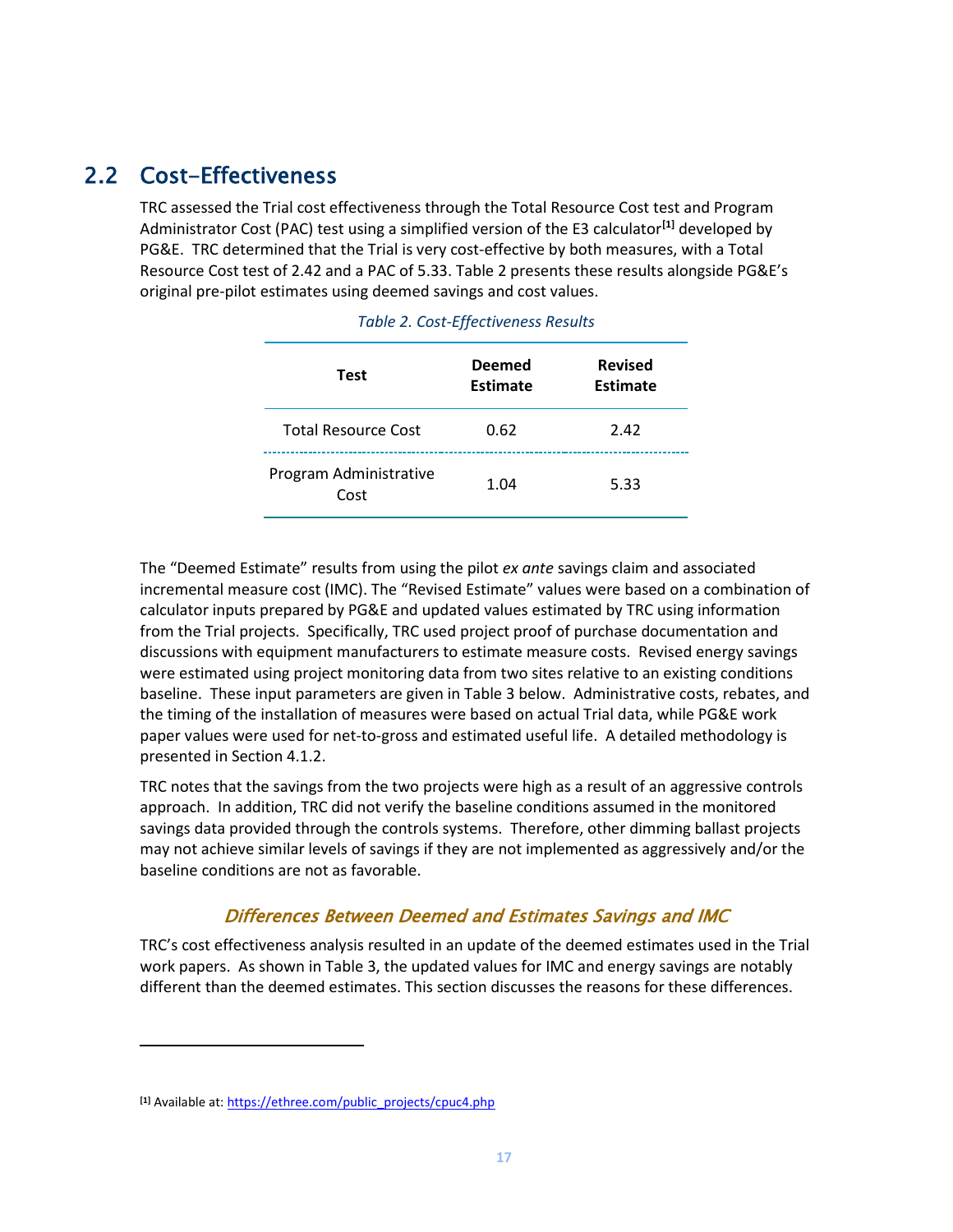<span id="page-17-0"></span>

| <b>Measure</b>                           | Data description       | PG&E deemed estimate Site-reported |          |
|------------------------------------------|------------------------|------------------------------------|----------|
|                                          | Gross measure cost     | \$86.58                            | \$241.78 |
| 20% Tuning + Occ<br>Sensor               | IMC <sup>1</sup>       | \$65.71                            | \$220.91 |
|                                          | First year kWh savings |                                    | 719      |
|                                          | Gross measure cost     | \$139.08                           | 93.19    |
| 20% Tuning + Occ<br>Sensor + Daylighting | IMC <sup>1</sup>       | \$118.21                           | 72.32    |
|                                          | First year kWh savings |                                    | 725      |

#### *Table 3. PG&E Deemed Estimates Compared to Revised Estimates (per ballast)*

<sup>1</sup>*Note that the (IMC is calculated as the difference between gross measure cost (GMC) and base measure cost (BMC). The BMC for all estimates is \$20.87 (the value deemed in the PG&E work paper). The IMC is the cost figure input into the Total Resource Cost calculation.*

The work papers for the Trial indicate that the energy savings estimates are based on a metastudy of lighting controls studies that was conducted in 2011 by Lawrence Berkley Laboratory. **[2](#page-17-1)** The Trial used the tuning savings as the sole source of energy savings, which, the work paper conservatively assumes to be 20 percent, while the LBL study shows approximately 36 percent energy savings on average. The total savings observed in the Trial projects result from the combination of several different controls strategies in addition to institutional tuning. With no other combined controls measures included, the savings predictions in the work paper is understandably low.

Furthermore, the PG&E work paper assumes code baseline controls for the "before" condition. The impact of the differences in lamp and ballast wattages, changes in occupant sensor delay times, and the addition of daylighting, are difficult to establish without accurate metering of the affected areas in the baseline condition. It benefits the controls manufacturer to show large savings due to their system, and it is difficult to verify or challenge assumptions that the commercial lighting manufacturer's energy savings calculator is making for baseline conditions. In an overdesigned lighting system, excess loads can be trimmed to a comfortable level easily, achieving up to 50 percent savings simply due to tuning. Thus, the high controls manufacturer reported savings estimates are not unreasonable, but are dependent on the actual baseline condition of the buildings.

l

<span id="page-17-1"></span>**<sup>2</sup>** Williams, A., Atkinson, B., Garbesi, K., & Rubinstein, F. (2011) A Meta-Analysis of Energy Savings from Lighting Controls in Commercial Buildings. Lawrence Berkeley Laboratory.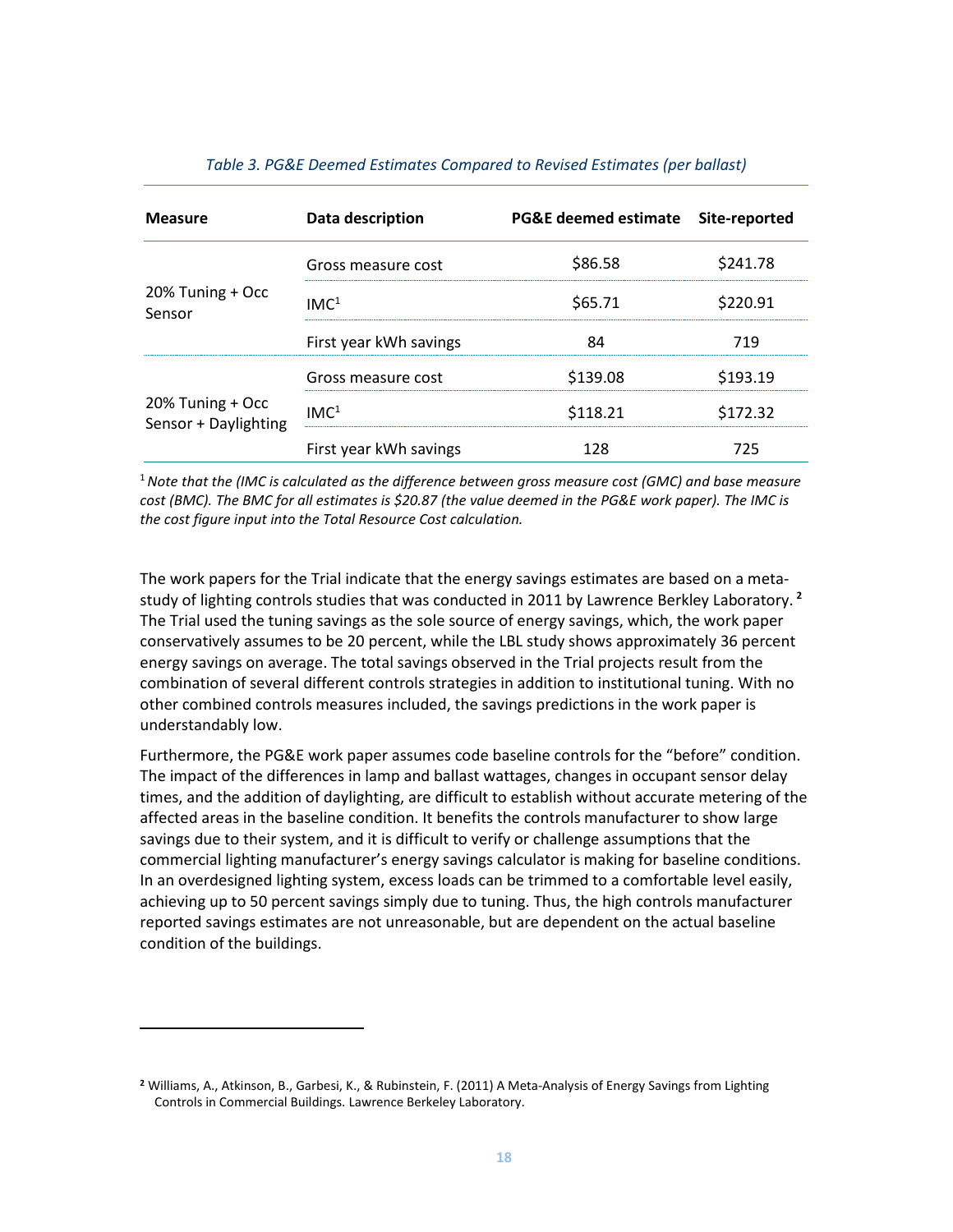The site-reported IMC may be higher than the deemed IMC for two reasons; the work plan treatment of labor for dimming ballast commissioning, and the cost of functionality in the controls systems that extend beyond a minimally code-compliant system:

- The work plan assumes that the ballast installation cost is equal for a fixed output and dimming ballast, including 20 percent tuning. However, fixed output ballasts cannot accommodate tuning, and thus do not have any costs associated with tuning commissioning. As a result, the site reported labor costs are likely higher than predicted due to the time spent tuning the ballasts.
- The controls system includes more functionality than a minimally code-compliant dimming ballast system. For example, the controls system includes a control module for each ballast, ties each ballast into a building-wide network for control and data collection, and displays these controls and data via a graphical user interface. These functionalities and associated costs are not required for a minimally code-compliant system based on the 2013 Code. Since the work plan estimates costs associated solely with dimming ballasts and sensors, any extra hardware and installation costs associated with this functionality is not included in the deemed IMC estimate.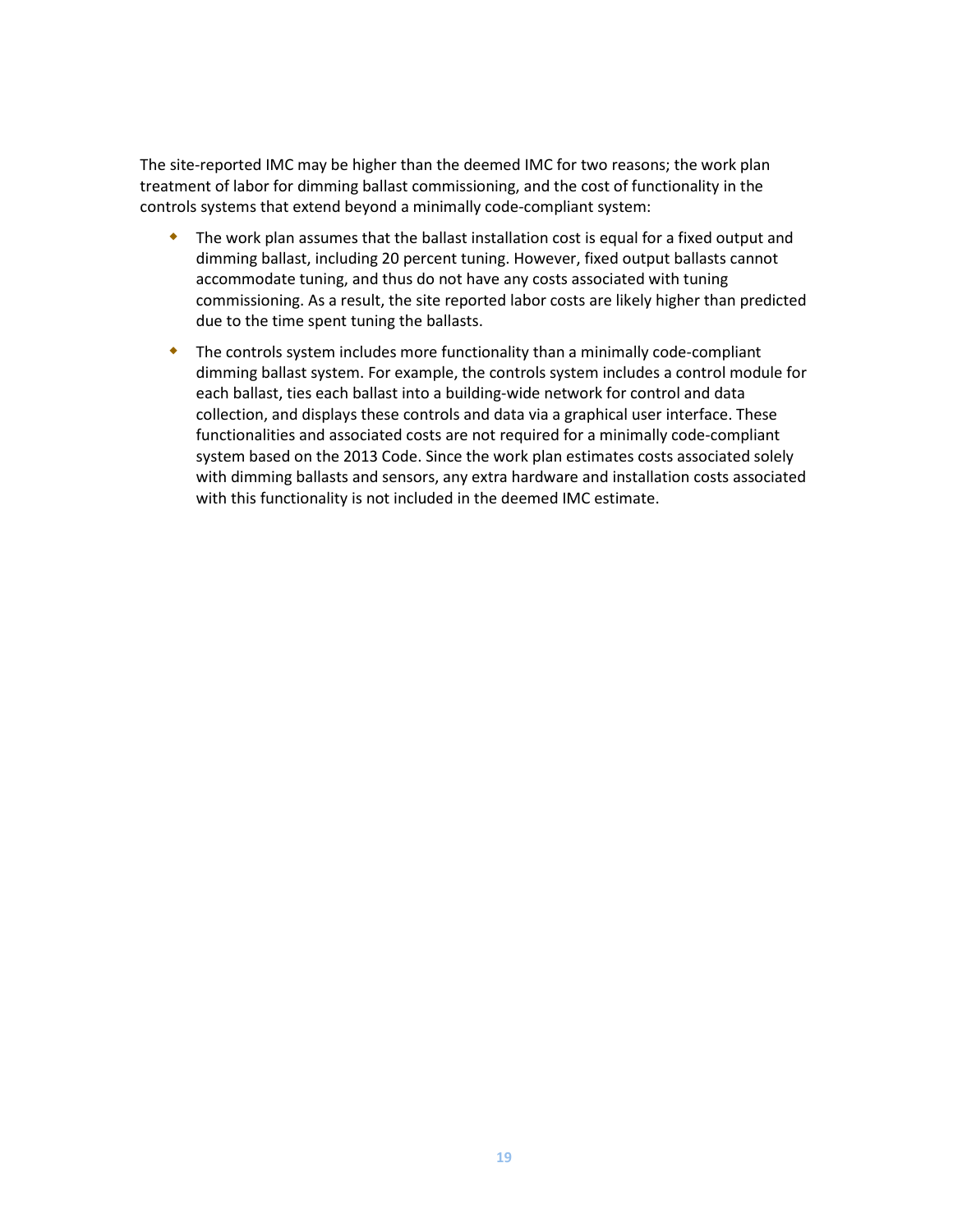# <span id="page-19-0"></span>3.CONCLUSIONS AND RECOMMENDATIONS

<span id="page-19-1"></span>This section summarizes the key findings from the Trial assessment and TRC's recommendations for future activities for PG&E.

# 3.1 Conclusions

**Participants and other stakeholders were satisfied with the Trial.** Manufacturers, contractors, and PG&E account executives reported they were satisfied with the Trial, and all reported that feedback from their customers indicated that the customers were satisfied with the Trial as well. Facility managers reported positive experiences with manufacturers and contractors, and stated that projects were completed with minimal interruption of day-to-day activities.

**Participants are satisfied with the control systems.** Manufacturers, contractors, and account executives reported that customers have not had any complaints, and are generally satisfied with the new control systems. Facility managers reported being "*satisfied*" with the energy savings, and "*very satisfied*" with the energy use and lighting performance data that the control systems provide. Occupants also reported that they are satisfied with the control systems. However, some of the improved light quality may have resulted from increases in light levels and uniformity, and not solely from the result of the new lighting controls.

**Energy savings were higher than PG&E projected because projects leveraged multiple lighting control strategies.** Trial program projects resulted in higher than anticipated energy savings because the projects employed multiple control strategies that take advantage of the dimming ballast capabilities. Projects employed especially short occupancy delay times, particularly after hours, and systems were commissioned to ensure controls were working properly.

**Proper installation achieves greater savings potential of advanced controls.** Contractor understanding of the technical aspects of the lighting system, and understanding of the intent of the lighting controls helps to ensure that the system is properly installed and performing most effectively for the occupants. When occupants are satisfied with the lighting controls system operation, they are less likely to request changes to the settings or disable the system. A properly functioning lighting and control system is likely to have higher persistence of savings, as the controls are unlikely to be changed unless there is a perceived problem that needs to be addressed.

**Based on the monitored energy savings from two of the participating projects, the Trial was highly cost effective.** TRC determined that the Trial is very cost-effective with a Total Resource Cost test of 2.42 and a Program Administrator Cost test of 5.33.

**The Trial successfully motivated the end-user customers to install the projects.** Contractors and PG&E account executives reported that the rebates and the short program window were influential in convincing the end-user customers to install projects.

**Facilities managers like and are using the controls and metering capabilities.** The controls enable them to both monitor the system operation and make adjustments in response to occupant feedback or requests. The low incidence of reported problems suggests that the users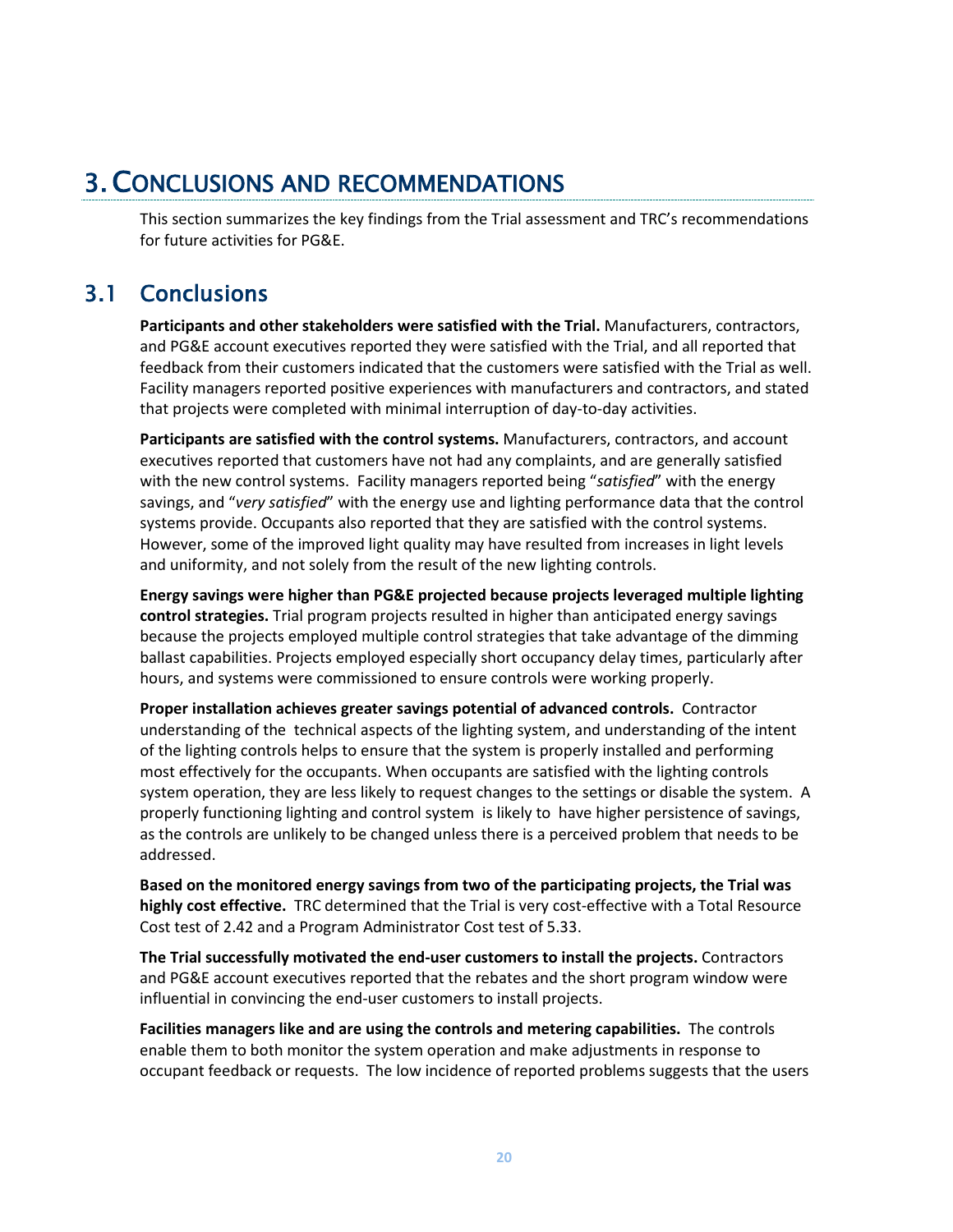are receiving adequate training and information from the manufacturer to use the lighting controls system effectively.

**Some end users reported frustration with the occupancy controls, particularly after hours.**  These issues included minor problems operating the lighting control systems, problems being detected by the occupancy sensors, dissatisfaction with the after-hours settings, which turned all lighting completely off when sensors did not detect occupants, and an audible "*click*" sound that was distracting. However, none of these complaints rose to such a level of urgency that led the occupants to report the problems to facility managers. These findings suggest that the overall occupancy sensor commissioning in these spaces appears to be less than ideal. It is difficult to establish a perfectly functioning system with just one run of the controls, especially before the occupants have had time to become familiar with the lighting control system.

**Non-union contractors faced challenges completing CALCTP certification.** Both contractors reported difficulty completing the CALCTP trainings. One contractor said that his non-union status made it difficult to find available classes and that union participants suggested that it was not appropriate for him to attend the trainings, making him feel unwelcome.

# 3.2 Recommendations

<span id="page-20-0"></span>Based on findings from the assessment, TRC recommends that PG&E consider the following recommendations:

**Continue to support contractor training and certification.** The new multilevel lighting control requirements in the Title 24 Standards highlight the need for knowledgeable lighting professionals, and structured training sets a good minimum standard.

**Work to overcome non-union contractor barriers to CALCTP certification.** Work with CALCTP to ensure that training courses are available to all interested contractors and lighting professionals. Utilities could support CALCTP and possibly other quality training programs, by sponsoring classes within their service territories, at their energy centers, or through third-party entities that will not restrict course availability. Utilities should ensure that trainings are available regularly and throughout the state.

**Support sufficient commissioning and human comfort factors in the installation of future dimming ballast and advanced lighting controls projects.** Occupants and building owners may override or disable lighting controls that are disruptive or bothersome. Proper commissioning can correct these problems. The utilities should ensure that dimming ballast and advanced lighting controls installation contractors are properly trained. Trainings should include sufficient discussion of proper commissioning for lighting controls, consideration of human factors in programming controls, such as the types of activities in the space, and appropriate delay times. Dimming ballast and advanced lighting controls projects should include the necessary commissioning, including post-occupancy feedback on controls operation and function collected directly from the occupants. This feedback should be gathered after the occupants have had time to experience the operation of the controls, perhaps one to two months.

**Explore the programmatic potential for systems that incorporate advanced controls.** These systems facilitate multiple controls strategies to maximize energy savings from lighting controls.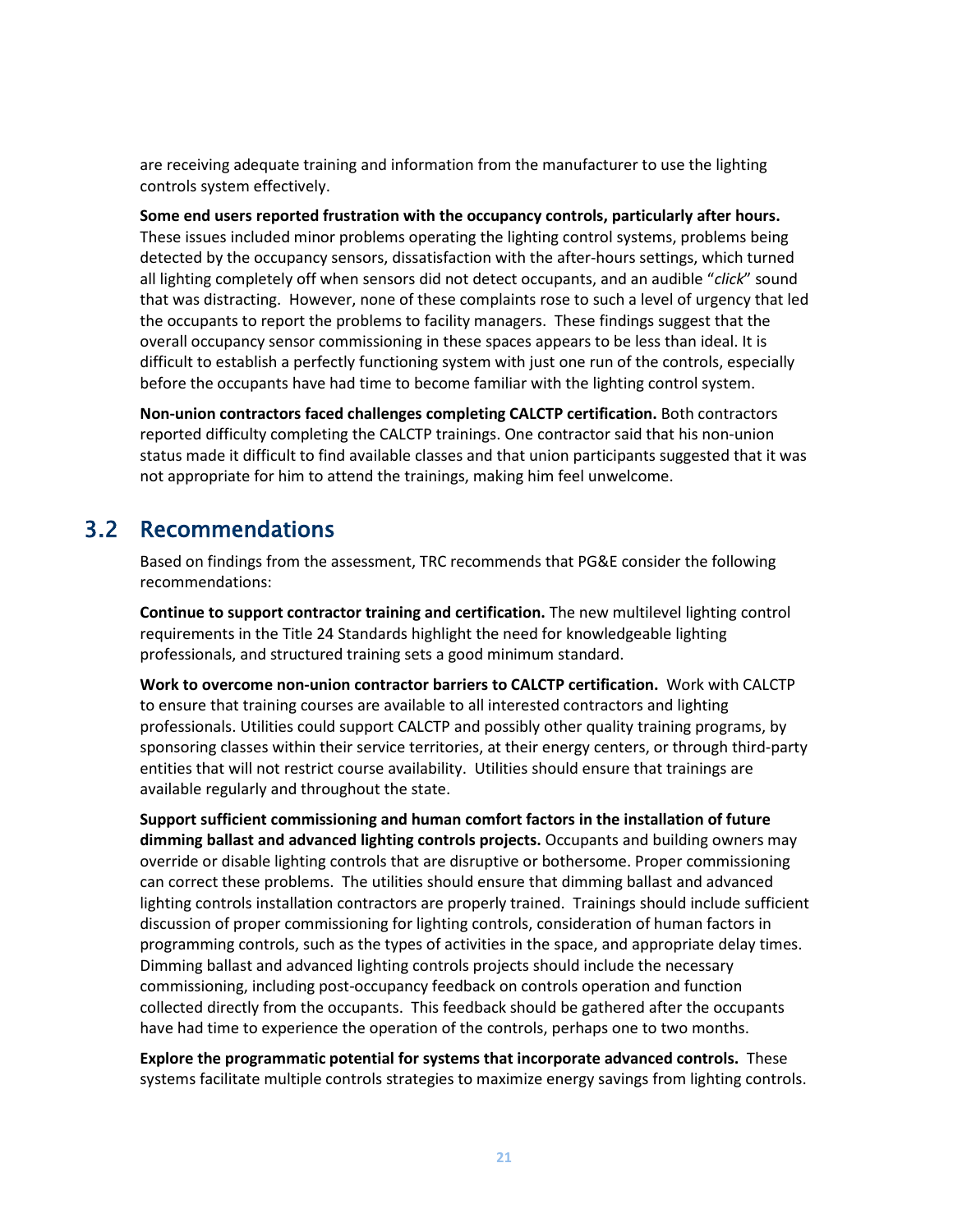In addition, these systems include monitoring capabilities that the end user could use to track energy savings in support of calculated incentives.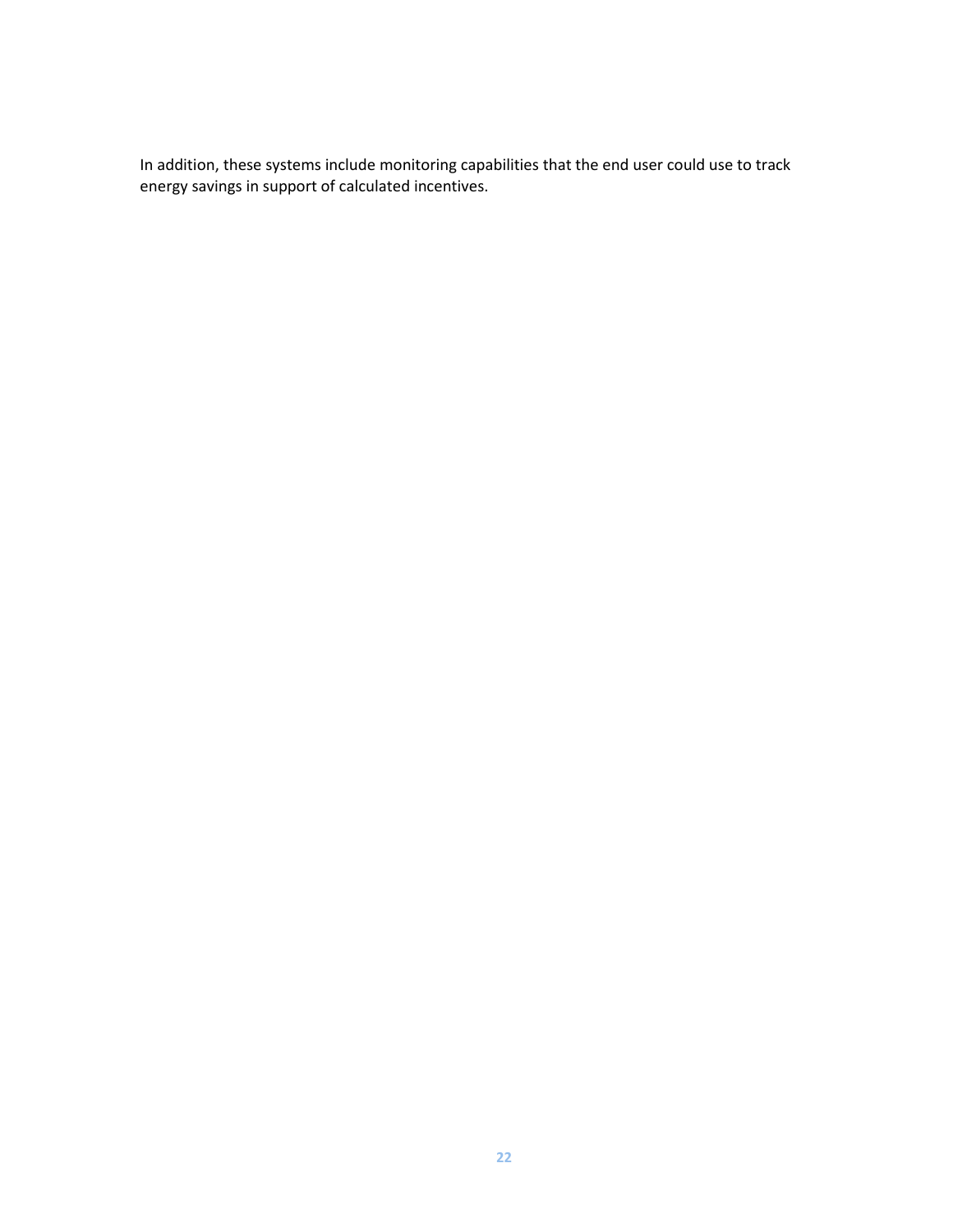# <span id="page-22-0"></span>4.APPENDIX

# <span id="page-22-1"></span>4.1 Methodology

This section describes the methodologies TRC used to conduct the assessment of the Dimming Ballast Trial.

# <span id="page-22-2"></span>4.1.1 Interviews

TRC conducted in-depth interviews with Trial participants and market actors. The objectives of these interviews were to:

- Solicit feedback from commercial lighting manufacturers and contractors regarding their experiences with the Trial;
- Solicit feedback from the PG&E account executives regarding their experiences with the Trial;
- Solicit feedback from end-user customers (building managers and occupants) regarding their experiences with the products and systems installed through the Trial;
- Assess lighting manufacturer, contractor and end-user customer understanding of and experience with dimming ballasts and basic controls in linear fluorescent fixtures and CALCTP;
- Assess lighting manufacturer, contractor and end-user customer awareness and understanding of Title 24 code requirements.

The interviews focused on the stakeholders of the three largest installations because these installations were completed by CALCTP-certified contractors and these stakeholders likely had more interaction with the Trial.

TRC developed unique interview guides for each interviewee type. TRC sent advance emails requesting interviews and offering an incentive in the form of a \$100 gift card to all participants except the PG&E account executives. Interviews were conducted between August and November of 2014 and generally lasted approximately 10 to 30 minutes in length. [Table 4](#page-23-1) details the number and type of interviews completed.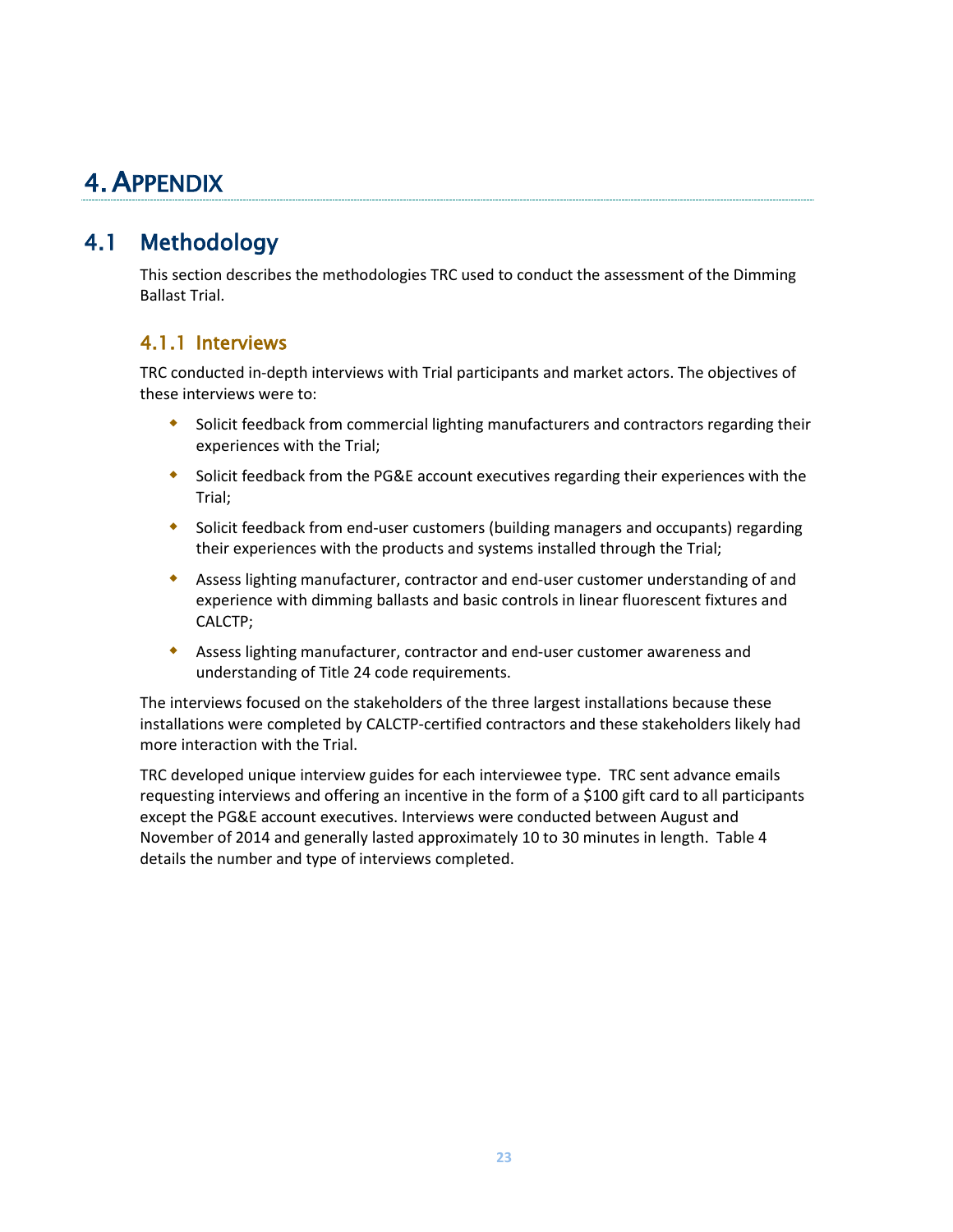<span id="page-23-1"></span>

| <b>Stakeholder</b>                          | Number of<br><b>Participants</b> | <b>Interview Targets</b> | Interview<br><b>Completions</b> |  |
|---------------------------------------------|----------------------------------|--------------------------|---------------------------------|--|
| <b>Commercial lighting</b><br>manufacturers | 2                                |                          | 2                               |  |
| <b>Commercial lighting</b><br>contractors   | 4                                |                          |                                 |  |
| End-user customers /<br>installation sites  | 7 (sites)                        | 5                        | 5                               |  |
| (Facilities managers and<br>occupants)      |                                  |                          |                                 |  |
| PG&E sales representatives                  | 4                                | 2                        | 2                               |  |
| <b>Total</b>                                | 17                               | 10                       | 11                              |  |

#### *Table 4. Interview completions by stakeholder type*

### <span id="page-23-0"></span>4.1.2 Cost-Effectiveness Analysis

As presented in Sectio[n 2.2,](#page-16-0) TRC assessed Trial cost effectiveness by the Total Resource Cost**[3](#page-23-2)** test and Program Administrator Cost (PAC) test using a simplified version of the E3 calculator**[4](#page-23-3)** . This modified E3 calculator was developed by PG&E's Demand-Side Analytics Group as a tool to assist the Lighting program managers to develop the Trial. TRC developed the calculator inputs as described in the sections below.

The following sections describe the sources of calculator inputs or the methodologies used to develop the inputs, where applicable.

#### Installation Timing

[Table 5](#page-24-0) illustrates the timing of the ballast installations, using applicant data.

 $\overline{\phantom{a}}$ 

<span id="page-23-2"></span>**<sup>3</sup>** A common industry abbreviation of Total Resource Cost is TRC. To avoid confusion with TRC Energy Services, this report does not use the abbreviation.

<span id="page-23-3"></span>**<sup>4</sup>** Available at: https://ethree.com/public\_projects/cpuc4.php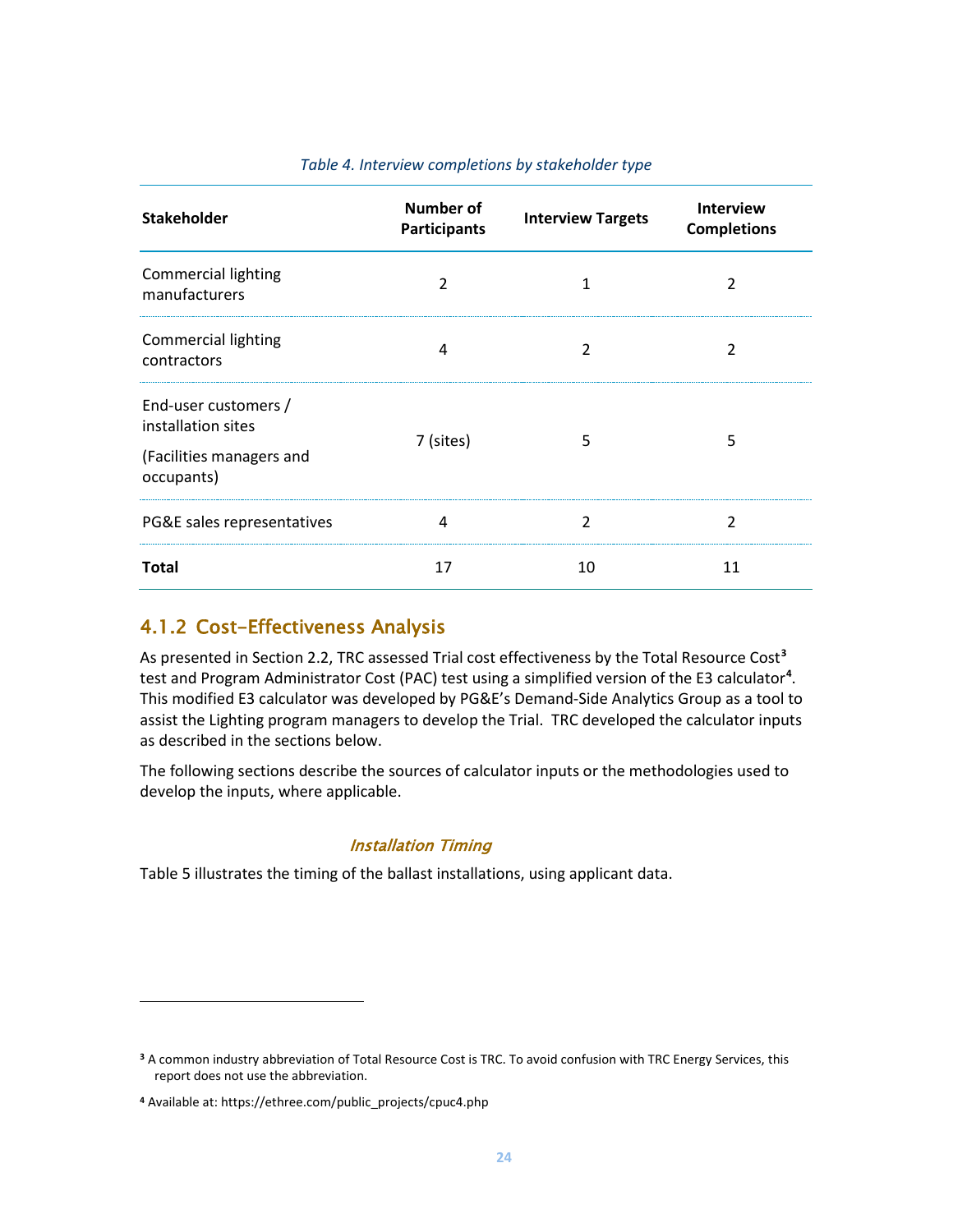### *Table 5. Ballast installation timing*

<span id="page-24-0"></span>

| <b>Dimming Ballast Measure</b>                                                                | 2013 | 2014 | 2014  | 2014 |
|-----------------------------------------------------------------------------------------------|------|------|-------|------|
| 20% Tuning + Occupancy Sensor                                                                 |      | 16   |       |      |
| 20% Tuning + Occupancy Sensor + Daylight Harvesting +<br><b>CALCTP Certified Installation</b> |      |      | 4.968 |      |
|                                                                                               |      |      |       |      |

#### Rebate Costs

Rebate costs were \$25 per ballast for task tuning and occupancy sensors and \$30 for task tuning, occupancy sensors, and daylighting. Projects received an additional \$15 per ballast if the project was installed by a CALCTP-certified contractor.

#### Administrative Costs

PG&E provided TRC with the costs for administering the Trial. The costs cover planning and development of the Trial, outreach to PG&E account executives to educate them on the Trial, manufacturer, contractor, and participant and end-user support during the recruitment and installation of projects, and processing and delivery of the rebates. Two PG&E Product or Program Managers were supported by a third-party consultant who provided time from two of their employees. These costs were incurred over the full 2013 calendar year through July 2014 and are provided i[n Table 6](#page-24-1) below.

<span id="page-24-1"></span>

| <b>Employee</b>     | <b>Full-Time-</b><br><b>Equivalent</b><br><b>Spent on Trial</b> | <b>Monthly</b><br>Rate | <b>2013 Cost</b><br>(12 months) | <b>2014 Cost</b><br>(7 months) | <b>Totals</b> |
|---------------------|-----------------------------------------------------------------|------------------------|---------------------------------|--------------------------------|---------------|
| PG&E Employee<br>#1 | 0.15                                                            | \$8,333                | \$15,000                        | \$8,750                        | \$23,750      |
| PG&E Employee #2    | 0.15                                                            | \$5,833                | \$10,500                        | S6.125                         | \$16,625      |
| Consultant #1       | 0.25                                                            | \$14,783               | \$44,349                        | \$25,870                       | \$70,219      |
| Consultant #2       |                                                                 | \$5,000                | \$60,000                        | \$35,000                       | \$95,000      |
|                     |                                                                 | <b>Total</b>           | \$129,849                       | \$75,745                       | \$205,594     |

#### *Table 6. Administrative cost summary*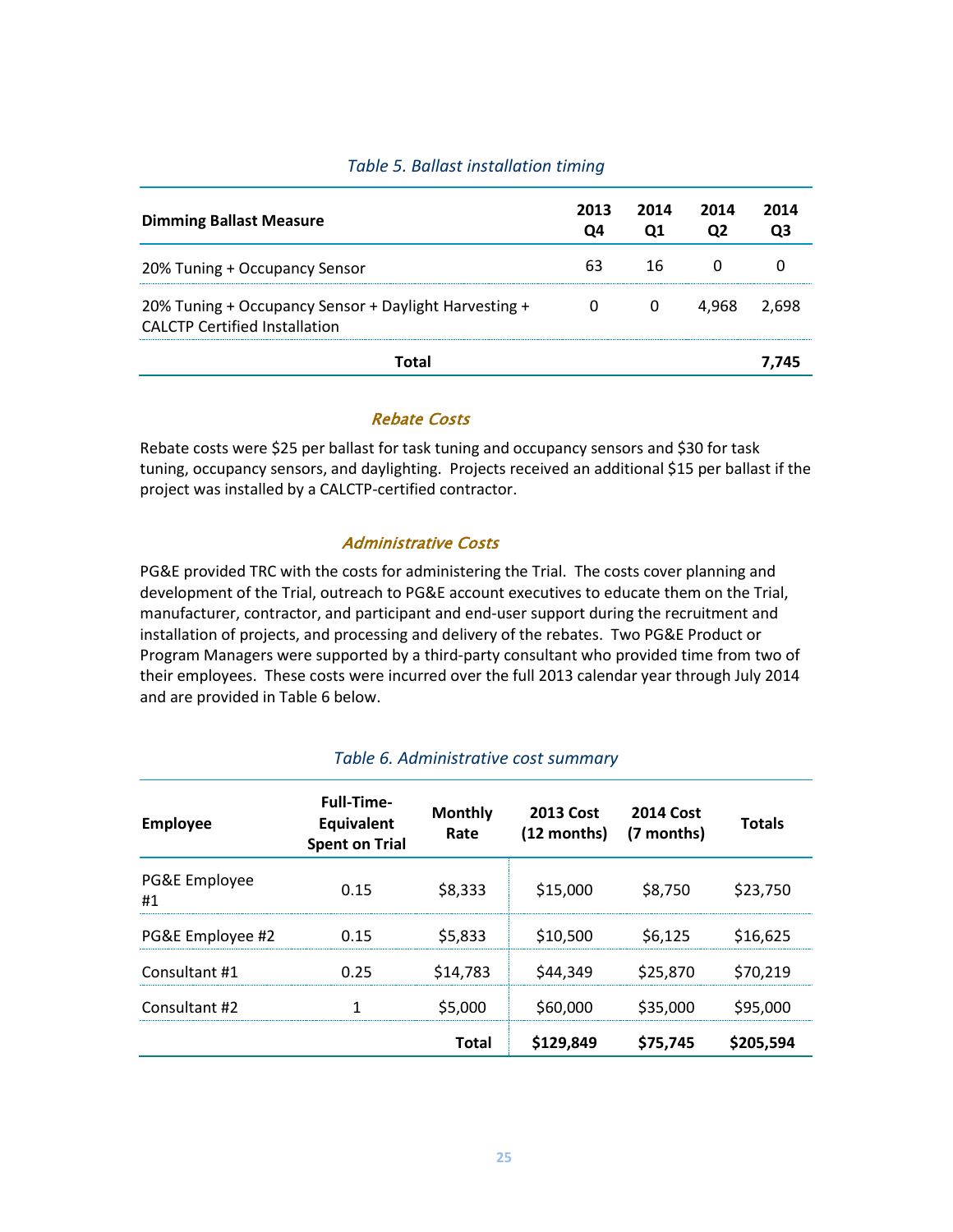### Incremental Measure Cost

The PG&E project team provided application documentation to TRC, including project invoices for most projects. It was necessary to estimate some of the project cost elements because the proof of purchase documentation was inconsistent across the projects (as shown in [Table 7\)](#page-26-0). TRC estimated the missing cost components, as follows:

- Various costs were unavailable for installation sites 1 to 4. These costs, shown italicized and shaded in [Table 7,](#page-26-0) were estimated from the available data. Specifically, the labor cost from site 1 was used to estimate a per ballast labor cost that was applied to sites 2 to 4. The equipment costs from sites 2 to 4 were used to develop a per ballast equipment cost that was applied to site 1.
- The commercial lighting manufacturer associated with installation sites 5 to 7 provided invoices with detailed labor costs in the project documentation, and verbally reported costs of \$31.85 per ballast to TRC. TRC added an 8.125 percent sales tax to the ballast costs.

The resulting average gross measure costs are estimated to be \$242 per ballast for sites 1 to 4, and \$193 per ballast for sites 5 to 7. TRC estimated costs separately for the two groupings of projects because of the different scales. We believe that it is reasonable for the costs to be lower for the larger projects because it is likely that these installations benefitted from economies of scale.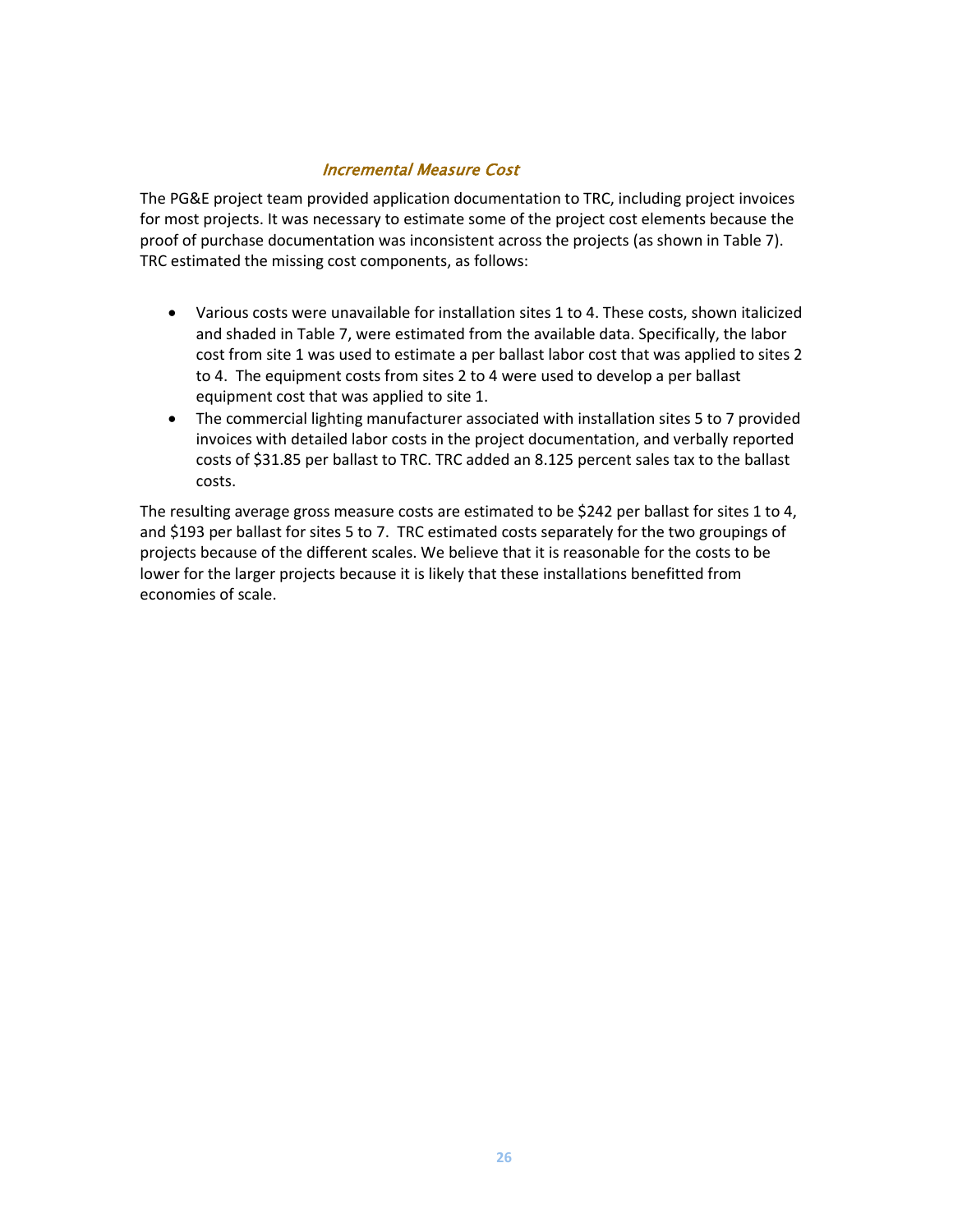<span id="page-26-0"></span>

| <b>Installation</b><br><b>Site</b> | <b>Ballasts</b><br>installed | Controls+<br>materials        | <b>Ballasts</b>     | Labor             | <b>Gross measure</b><br>cost / ballast | Average gross<br>measure cost /<br>ballast |
|------------------------------------|------------------------------|-------------------------------|---------------------|-------------------|----------------------------------------|--------------------------------------------|
| 1                                  | 11                           | \$2,487                       |                     | \$330             | \$256                                  |                                            |
| $\mathfrak{p}$                     | 12                           |                               | \$2,141             |                   | \$208                                  |                                            |
| 3                                  | 16                           | \$2,864                       |                     | \$480             | \$209                                  | \$242                                      |
| 4                                  | 40                           | \$9,238                       |                     | \$1,200           | \$261                                  |                                            |
| 5                                  | 765                          | \$99,916                      | \$26,345   \$26,775 |                   | \$200                                  |                                            |
| 6                                  | 1,881                        | \$235,993                     |                     | \$64,778 \$60,192 | \$192                                  | \$193                                      |
| 7                                  | 5,020                        | \$653,521 \$172,878 \$140,560 |                     |                   | \$193                                  |                                            |

#### *Table 7. End-user Commercial Customer Costs*

#### Energy Savings

TRC calculated kWh savings using post-installation monitored energy savings provided by installation sites 5 and 6. The facility managers for these sites provided TRC with energy usage reports for their projects pulled from the manufacturer's control system. One report is for the month of October, and another is for the week from August 7, 2014 through August 13, 2014. The manufacturer's software monitors the control level of each ballast (or group of ballasts) and uses this information to calculate the load of the ballasts. The software then integrates this over the analysis period to calculate the energy consumption in the period. In the reports provided, that information is shown as "Energy Usage". There are three additional values shown, "Task Tuning", "Daylight Harvesting" and "Occupancy", which combined indicate the total baseline energy consumption for the space and the savings attributed to each individual measure. As a result, the monthly reports provide information as a comparison to the pre-retrofit baseline in addition to the current energy consumption calculations that are actively being monitored. There are three sources of uncertainty in the reports:

- The baseline energy is presumably established by an audit before the retrofit work is done, but the conditions of the baseline lighting system operation are not clearly defined and it may be possible to have considerable error in the estimation of the baseline. It is not expected that the baseline information is based on a rigorous monitoring period before the retrofit occurs.
- The current energy consumption is based on a calculation of the anticipated load of the ballast at any given control setting. This translation is predictable and repeatable as long as the actual ballasts used on the project are tested and a specific ballast response curve created for the control system to apply. However, if a more generic response curve is applied, error can begin to increase considerably.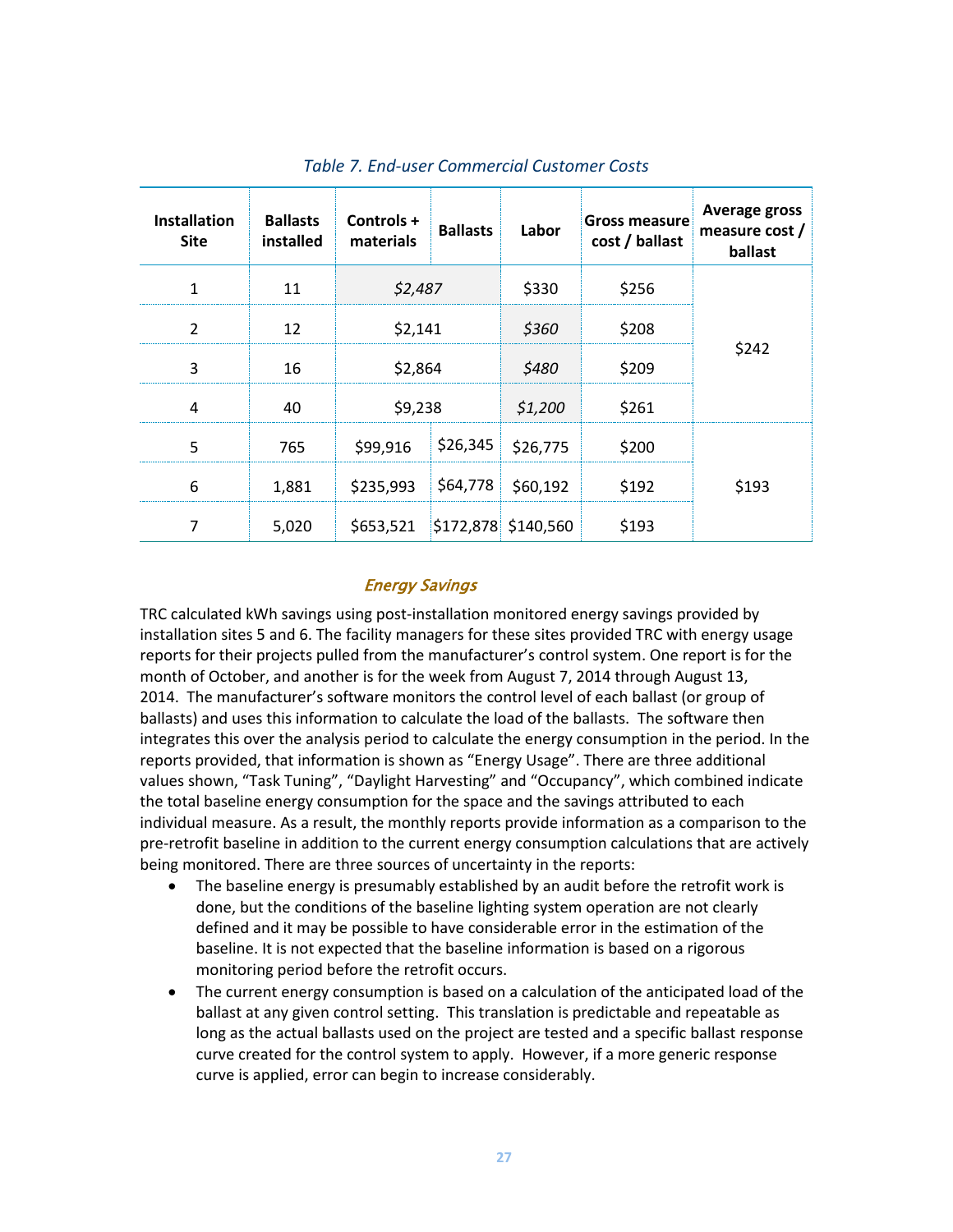• The savings attributions that are indicated in the reports are difficult to quantify accurately because the energy savings from the various controls strategies overlap. This means that if you install occupancy sensors you can achieve savings of 25 percent or if you install daylight sensors you can save 50 percent, but if you install them both together, the savings may only be 60 percent. This is because when the lights are shut off by the occupancy sensor, the daylighting savings opportunity is eliminated.

The per ballast savings estimated from the monitoring for sites 5 and 6 was applied to site 7 since these have the same measure type (tuning, occupancy sensors, and daylighting).

As noted above, the manufacturer's software estimates the savings attributable to task tuning, daylight harvesting, and occupancy sensors. TRC applied the portion of savings from task tuning and occupancy sensors (99.2 percent) to sites 1 to 4 (removing the 0.8 percent of savings attributed to daylight harvesting).

TRC used PG&E's deemed demand and therm savings estimates because the monitored data provided by installation sites did not provide reasonable demand savings estimates.**[5](#page-27-2)** The energy and demand savings inputs are provided in *[Table 8](#page-27-1)*.

<span id="page-27-1"></span>

| <b>Measure</b>                        | Average reported<br>kWh | Deemed<br>kW | <b>Deemed</b><br>therms |
|---------------------------------------|-------------------------|--------------|-------------------------|
| 20% Tuning + Occ Sensor               | 719                     | N 02         | -0.68                   |
| 20% Tuning + Occ Sensor + Daylighting | 775                     | 0.06         | -1 79                   |

#### *Table 8. Annual Energy Savings Estimates*

#### Other Calculator Inputs

TRC used PG&E's estimates for the calculator inputs:

- **•** Indoor lighting end-use profiles
- Annual gas savings profiles
- Estimated useful life of 8 years
- <span id="page-27-0"></span>Net-to-gross of 0.70

# 4.2 Interview Guides

l

The following interview guides were used to understand the participants' and other stakeholders' experiences with the Trial, assess their understanding of and experiences with

<span id="page-27-2"></span>**<sup>5</sup>** Pacific Gas & Electric Company, Customer Energy Solutions Department (March 2013). Work Paper PGECOLTG176, Dimmable Fluorescent Ballasts.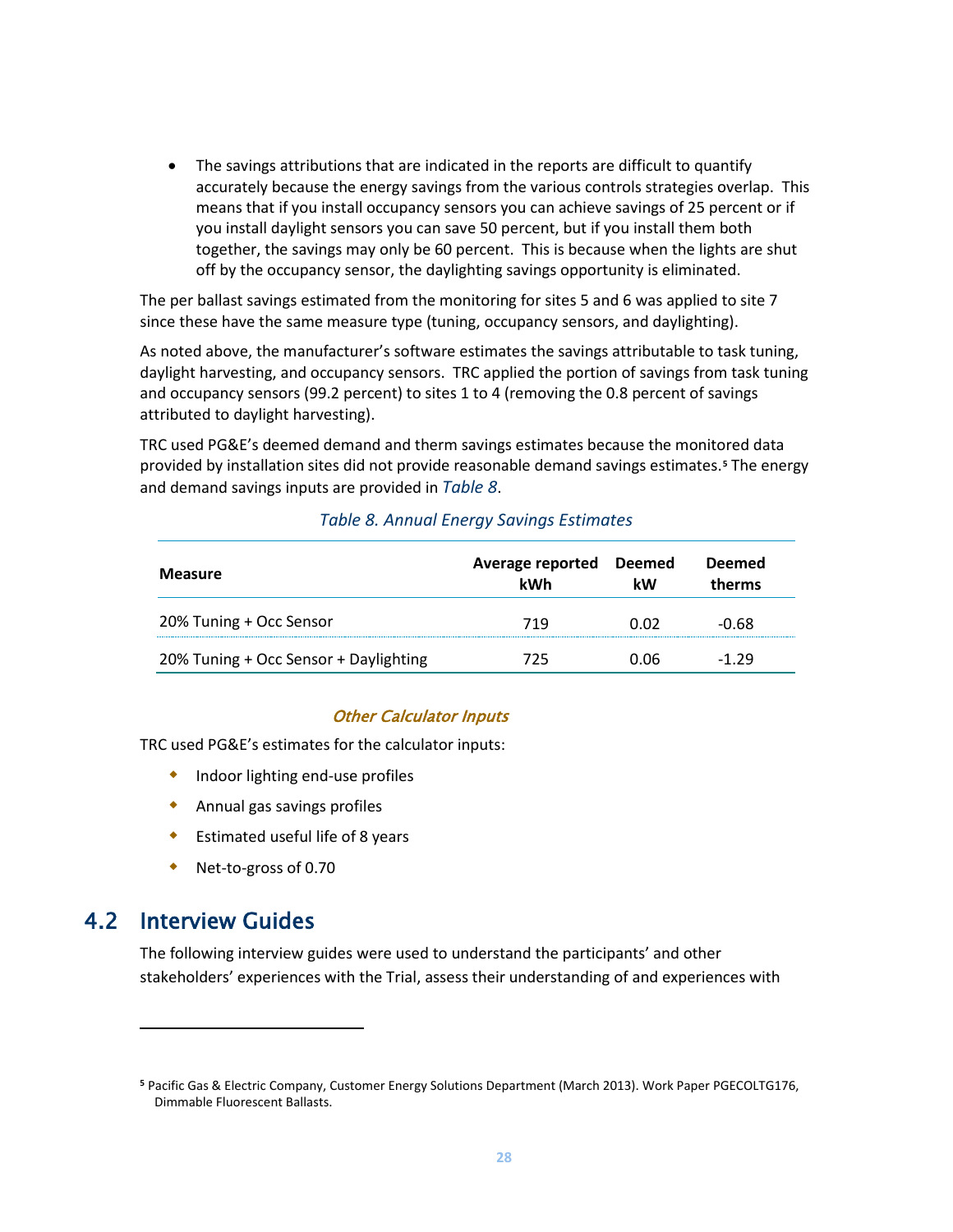dimming ballasts (including basic controls in linear fluorescent fixture) and CALCTP, and assess awareness and understanding of the recent Title 24 code requirements. The interviews began with an introduction similar to the following:

*"Hello, we are TRC Energy Services, a consultant hired by PG&E to assess the Dimming Ballast Trial Program. We'd like to request 20 to 30 minutes of your time to provide feedback based on your experience in PG&E's Dimming Ballast Trial Program. Your feedback will not be attributed to you or your company, and will not affect your future participation in any PG&E incentive programs. In return for your time, we are offering you a \$100 incentive."*

And at the end of the call, we asked for the name and address to which the incentive should be sent:

*"As we mentioned at the start of the call, we will compensate your time with \$100, which can be sent directly to you in the form of an AMEX gift card. Please verify your name and provide us with the mailing address to which we should send the gift card."*

### **Manufacturer**

Interviewer: Interviewee (name, title, company): Date, time, and duration:

- 1. How and why did you initially become involved with this Trial Program?
- 2. How did you identify contractor candidates for this project? Was their participation in a contractor's union a factor?
- 3. What was your experience with the CALCTP training program and staff? Were there any difficulties, or was it a straightforward process?
- 4. How likely are you to use a CALCTP-trained contractor in the future? What are the advantages and disadvantages of using a CALCTP-trained contractor?
- 5. Please describe your experience working with the contractor(s). How did they respond to the CALCTP training (if applicable)? Were they proficient in working with your system? Do you think the training helped the contractors understand your system better?
- 6. How did you find the sites for your system installation?
- 7. How did you determine what types of equipment to install in these projects?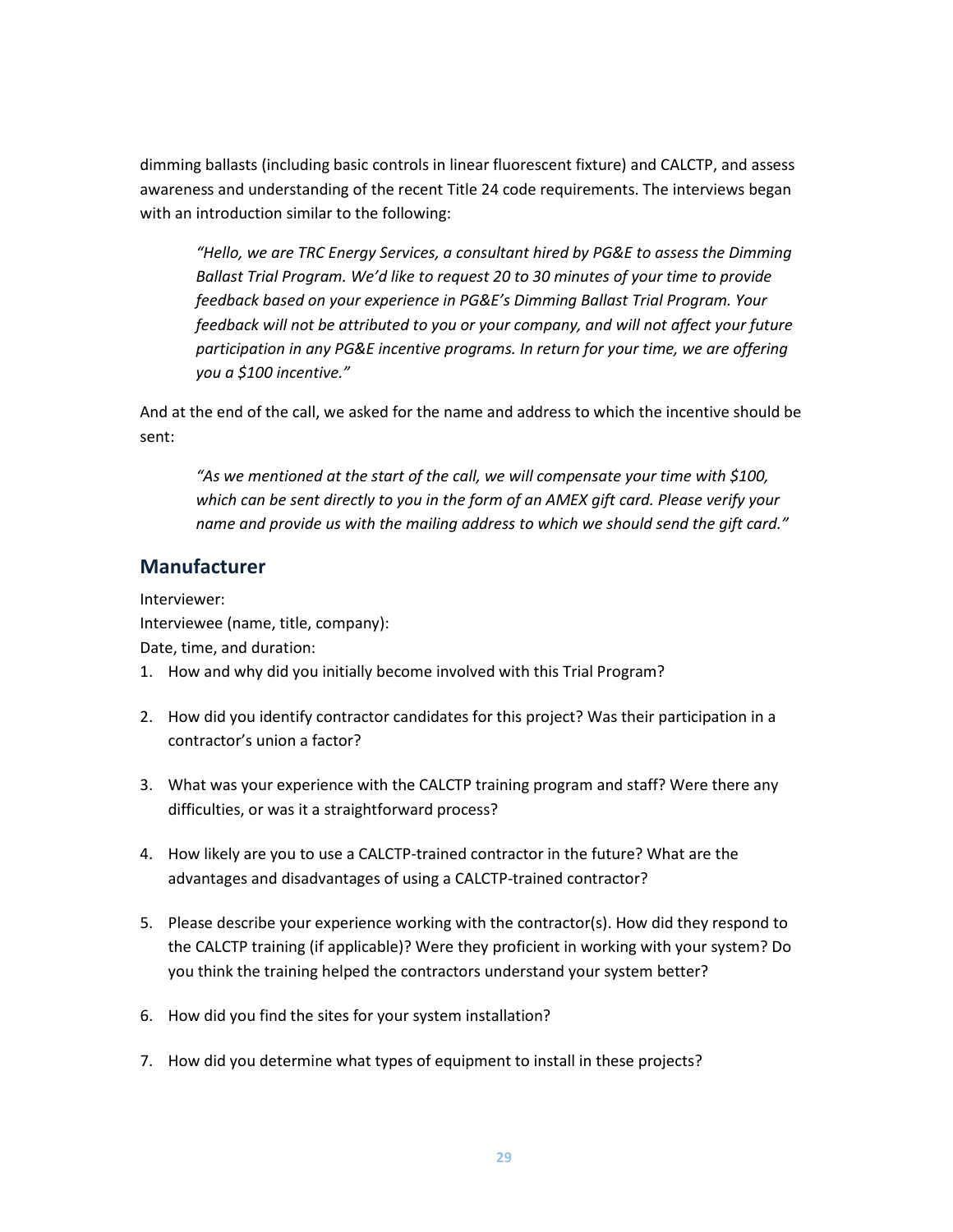- 8. How would you characterize your interactions with the site representatives at the installation location? Please describe any benefits or difficulties with the sites selected for the system installations.
- 9. Have you received any feedback from the end-users since the systems were commissioned? Have any adjustments been necessary? Please describe.
- 10. Will the 2013 Title 24 code (effective July 1, 2014) affect your business or products? How so? (It requires multi-level controls for linear fluorescent lighting systems, if you replace over 40 luminaires per year).
- 11. Will the phase out of several PG&E incentives for lighting controls impact your business?
- 12. Is there anything else you would like to share about your experience with the Trial Program?
- 13. CALCTP has been tentatively approved in Title 24 as a method of becoming a Lighting Controls Acceptance Test Technician. Do you think making CALCTP certification required for electrical contractors is a good idea? What issues do you think this would create?

# **Commercial Lighting Contractor**

Interviewer: Interviewee (name, title, company): Date, time, and duration:

- 1. How and why did you initially become involved with this Trial Program?
- 2. Are you part of a contractor's union?
- 3. Please describe your experience getting certified with CALCTP. Was the process straightforward or difficult?
	- a. Was it a valuable experience? What was the most useful information in the training?
- 4. Have you changed your business practices since you received your CALCTP certification? Have you changed the recommendations you make to your customers? In what way?
- 5. CALCTP has been tentatively approved in Title 24 as a method of becoming a Lighting Controls Acceptance Test Technician. Do you think making CALCTP certification required for electrical contractors is a good idea? What issues do you think this would create?
- 6. Please describe your experience with installing and commissioning dimming ballasts, tuning, occupancy sensors, and daylight sensors. Have you encountered any challenges, or is it straightforward?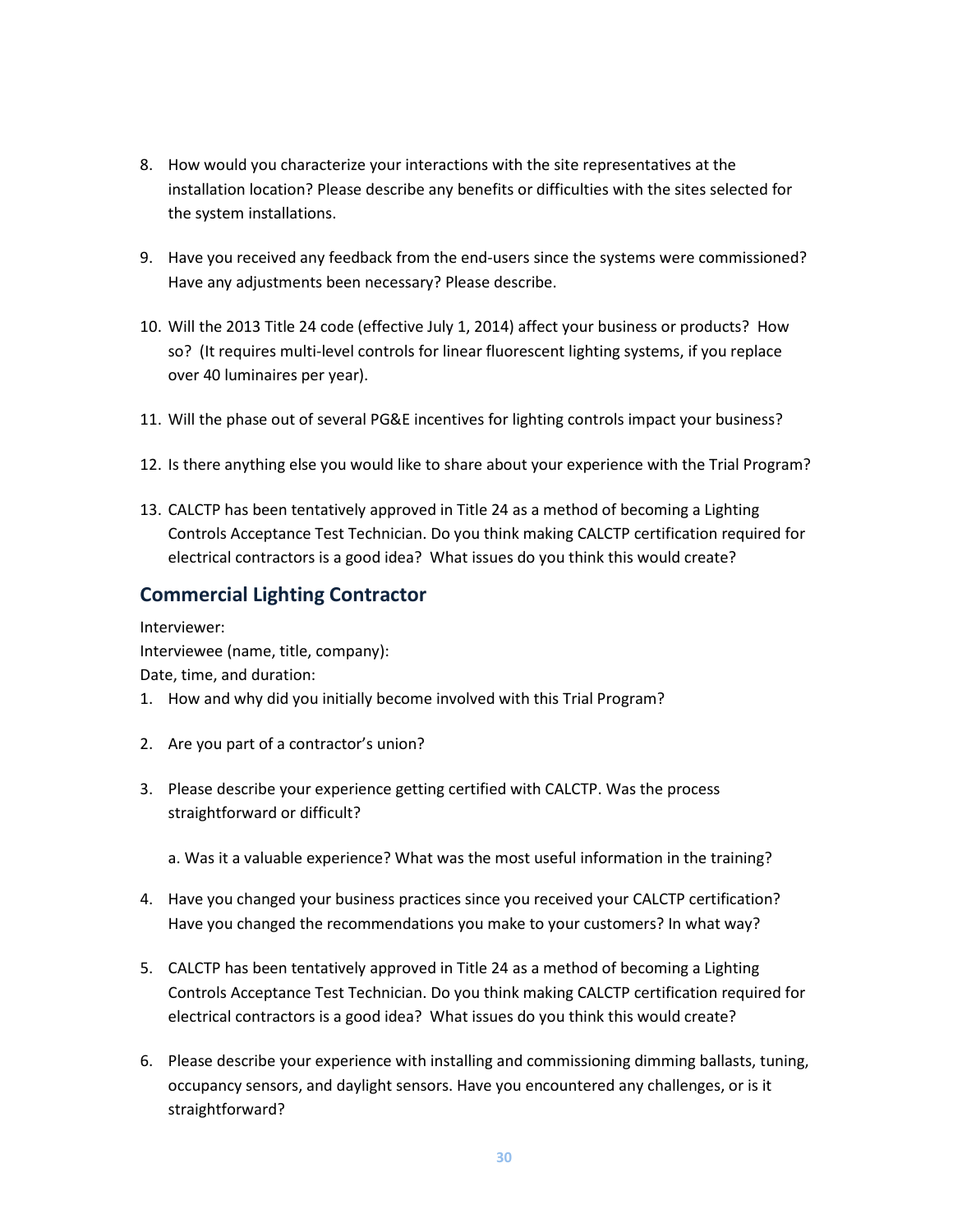a. [IF ENCOUNTERED PROBLEMS ASK]: Tell me more about that. Were those challenges specific to the manufacturer system or the space in which it was installed?

- 7. Please describe your experience with the manufacturer's lighting system. What were the best aspects of the system? What were the drawbacks of the system?
- 8. How likely are you to specify the manufacturer's system again?
- 9. What are your perceptions of the end-user/building manager experience with the installation process through this trial program? How satisfied do you think they were with the process?
- 10. Have you received any feedback from the end-users since the lighting systems were commissioned? Have any adjustments been necessary? Please describe.
- 11. Are there any plans for you to check back with the customer to see if the lighting system is operating correctly? Please describe.
- 12. How do you think the 2013 Title 24 code change effective July 1, 2014 will affect your business? (It requires multi-level controls for linear fluorescent lighting systems, if you replace over 40 luminaires per year). Do you expect to see more or fewer projects? Will it change the type of equipment you specify or install?
- 13. How will PG&E's phase out of incentives for lighting controls (such as deemed occupancy sensors) impact your business?
- 14. Is there anything else you would like to share about your experience with the Trial Program?

### **End-user Customer**

Interviewer: Interviewee (name, title, company): Date, time, and duration:

#### **Questions for building managers**

- 1. How did you get involved in the Trial Program?
- 2. What motivated you to make these lighting upgrades?
- 3. Please describe your experience working with the contractor. Did any challenges arise during the installation, or was it a straightforward process?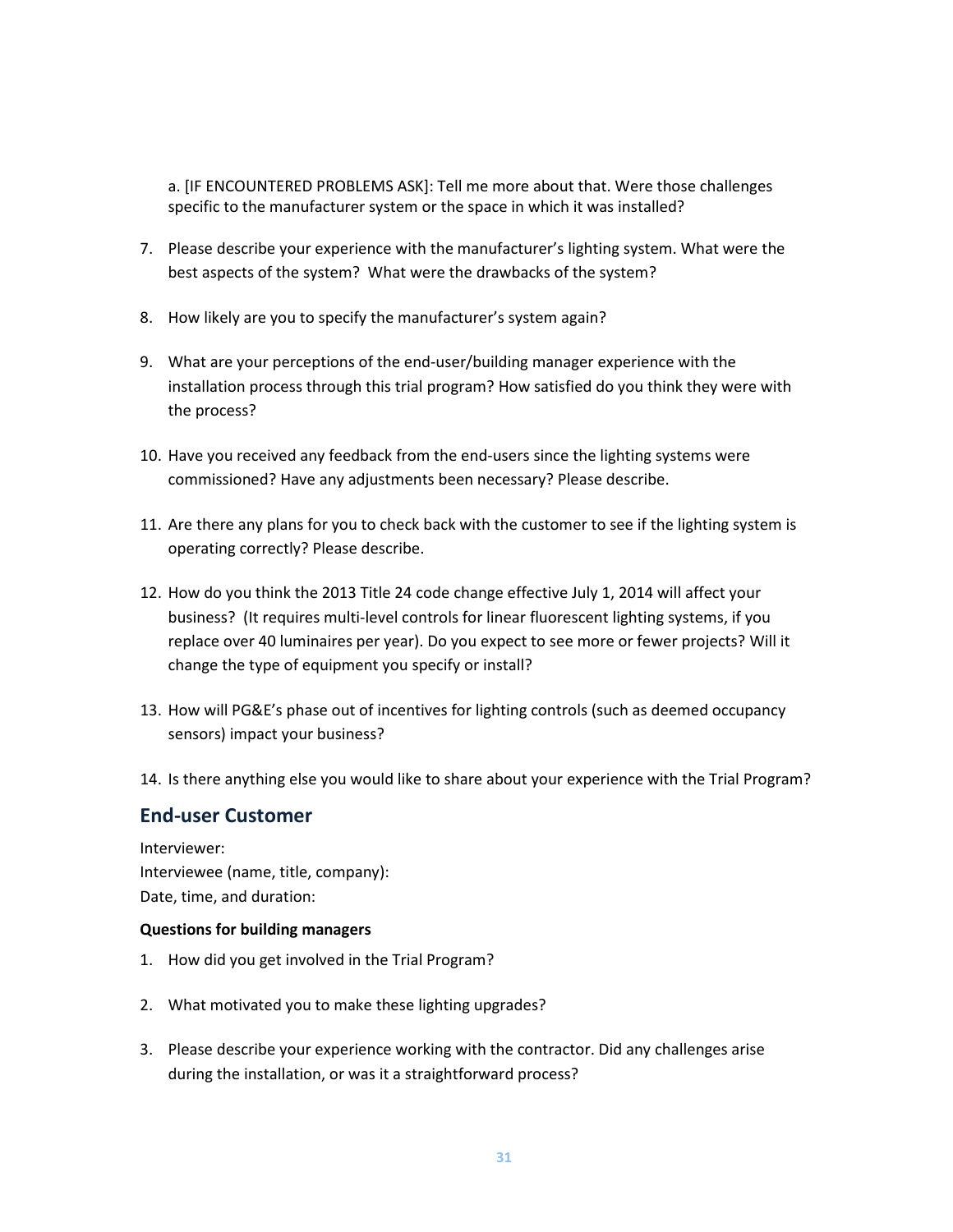- a. If applicable, please describe your experience working with the manufacturer.
- 4. How satisfied are you with the lighting upgrade?
- 5. What are the best aspects of the system (the dimming ballasts, tuning, daylight sensors, and occupant sensors)?
- 6. What challenges have you experienced with the system?
- 7. Based on your experience with this project, how likely is it that you would use this manufacturer's system again?
- 8. What lessons did you learn in working with this lighting technology?
- 9. What feedback have you received from the building occupants on the lighting system? How satisfied do you think they are with the system? Have you received any complaints?
- 10. Are you aware of the recent Title 24 building code change that took effect on July 1, 2014 requiring multi-level controls for linear fluorescent lighting systems, if you alter or modify a significant number of luminaires? How do you expect this will impact your operations or facilities management?
- 11. Is there anything else you would like to share about your experience with the Trial Program?

#### **Questions for occupants**

- 1. How were you informed that lighting upgrades were going to be made? What was your initial reaction?
- 2. Have you noticed any differences from the previous lighting? What are those differences? Has it affected your work?
- 3. Does the lighting system provide too much, too little, or about the right amount of light?
- 4. Have you noticed the daylighting sensors and occupant controls for the new lighting system? If so, please describe your experience with these controls.
- 5. What are the best aspects of the system? What are the challenges with the system?
- 6. Have you or will you request the building management to change anything about the new lighting?
- 7. Is there anything else you would like to share about your experience with the Trial Program?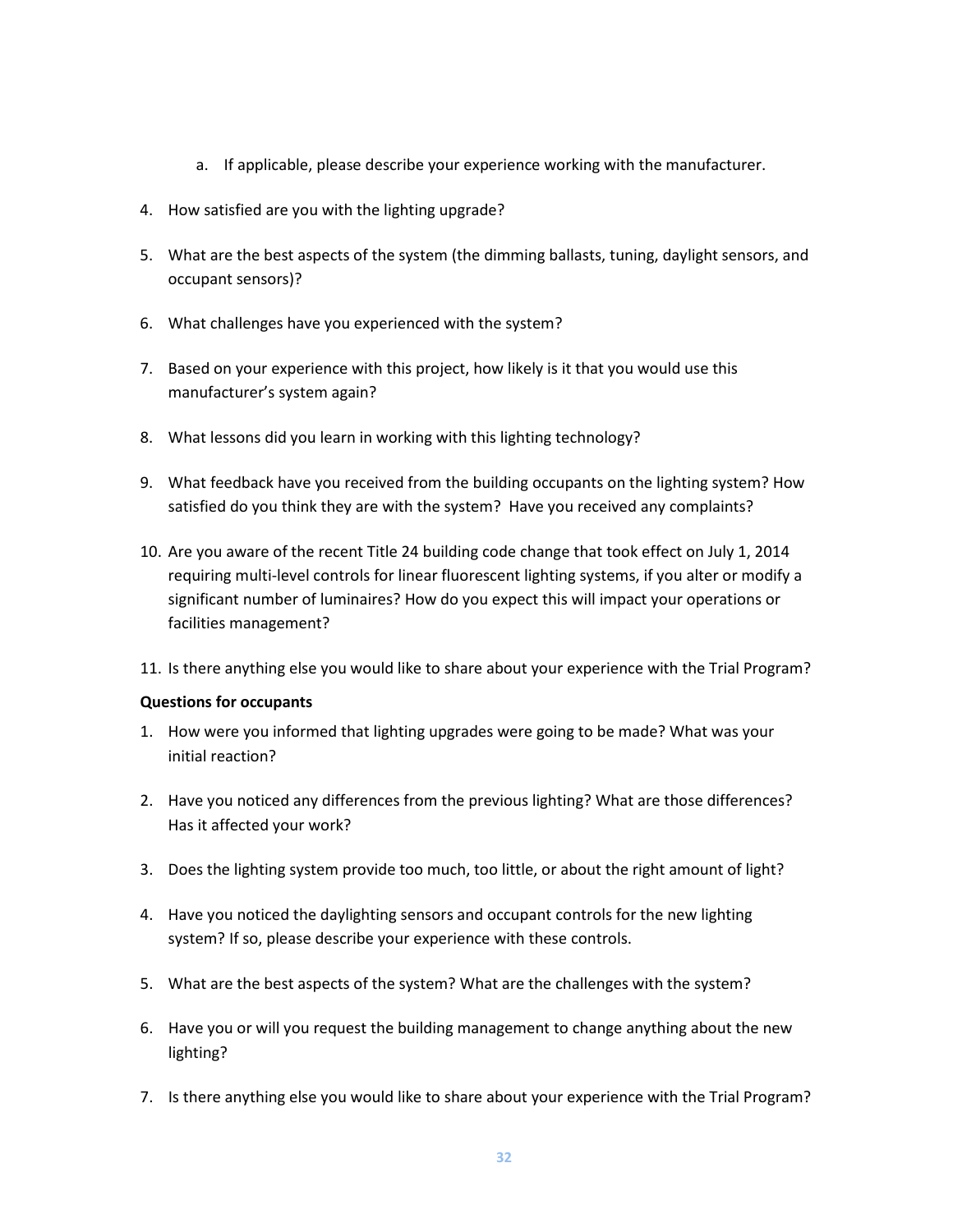# **PG&E Account Executives**

Interviewer: Interviewee (name, title, company): Date, time, and duration:

- 1. Were there any challenges in working with the Trial Program, or was it a straightforward process?
- 2. Please describe your experience working with the manufacturer and contractor in the Trial Program.
- 3. Do you think the deemed savings levels for dimming ballasts are appropriate or not? Tell me more about that.
- 4. What kind of feedback did contractors provide on dimming ballasts or CALCTP?
- 5. What kind of feedback did contractors provide on receiving incentives through the Trial Program?
- 6. How do you think the recent Title 24 building code change that took effect on July 1, 2014 will impact your customers' business operations? This is the code change requiring multilevel controls for linear fluorescent lighting systems.
- 7. What kind of feedback have customers provided on the 2013 Title 24 regarding dimming ballasts?
- 8. Are there any plans for you to check back with the customer to see if the lighting system is operating correctly? Tell me about that.
- <span id="page-32-0"></span>9. Is there anything else you would like to share about your experience with the Trial Program?

# 4.3 Case Study

#### *Oracle Enlists PG&E Trial Program to Shine a Light on Energy Savings*

Oracle is one of the nation's top software and engineering companies, with offices throughout the country. Its headquarters, located in Redwood City, California, consists of multiple buildings. By early 2013, Oracle was investing significant money and energy into the facility just to keep the lights on. With advances in lighting technology creating greater opportunities for energy savings each day, and the increase in efficiency requirements under the new California building code, Oracle recognized that it was time to find a solution, and enlisted Pacific Gas & Electric Company (PG&E) to help.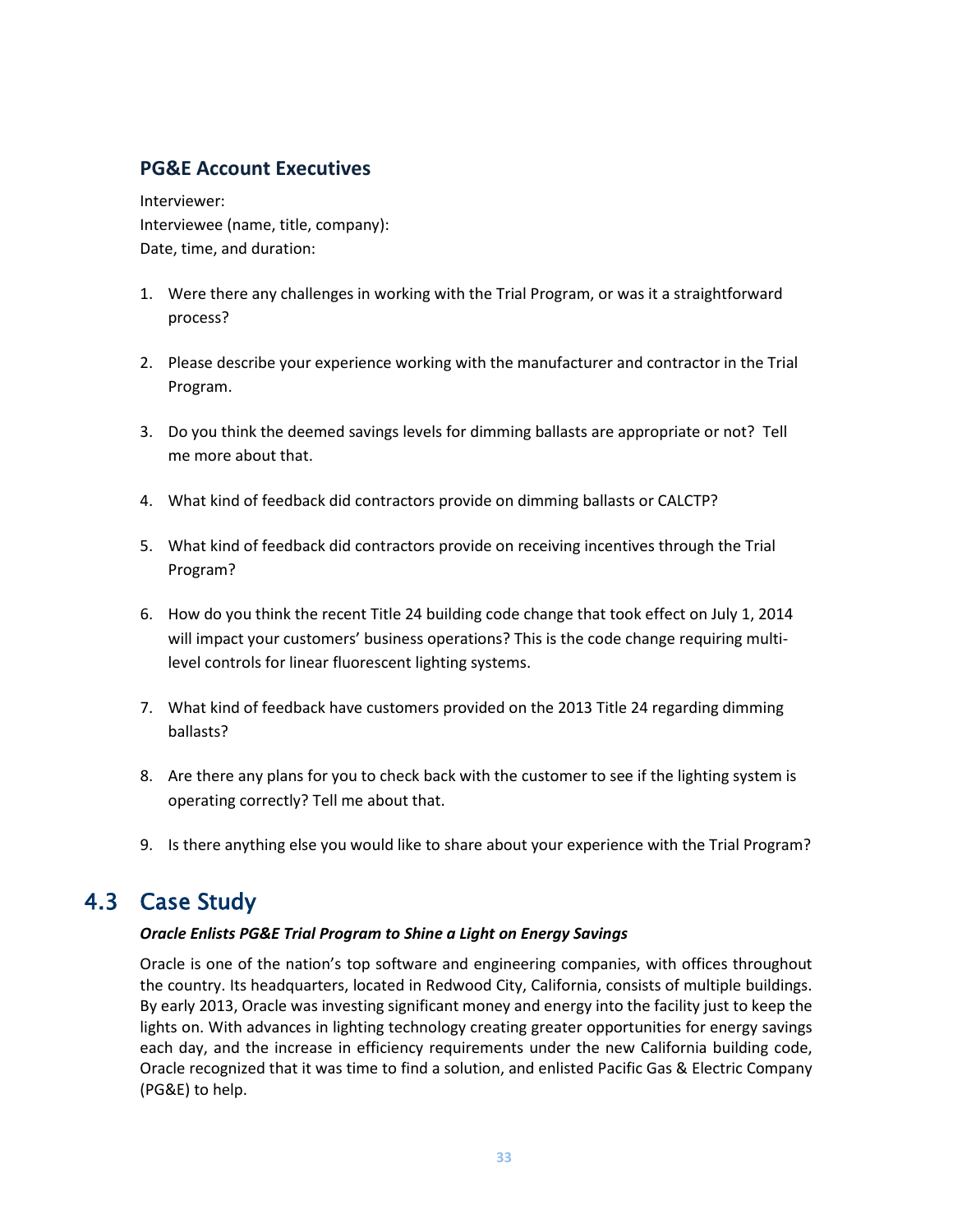#### **Energy Code and System Performance Call for a Change**

According to Oracle's Senior Building Operations Manager, Chuck Stathis, Oracle's lighting system had become obsolete. While Mr. Stathis recognized the need to upgrade Oracle's lighting system, he also understood that such a retrofit would require changes beyond just new ballasts. The 2013 California Building Energy Efficiency Standards, also known as Title 24 Part 6, require multi-level controls for linear fluorescent lighting systems when altering or modifying a significant number of luminaires.**[6](#page-33-0)**

Through its own internal studies, Oracle has found that employees spend between 35 and 65 percent of their time at their workstations.



*Oracle's headquarters in Redwood City, CA*

Thus, the company required a lighting system that would both keep employees comfortable and turn off lights as necessary.

When the Oracle team wanted to upgrade to a control-based lighting system, they engaged lighting manufacturer Enlighted for their lighting controls system, and retrofitted 764 of their fixtures. Enlighted completed the retrofit in two phases during June of 2014, which encompassed six floors across three buildings.

"We're very satisfied with both the energy savings and the quality of light we are getting, and we plan on rolling out the system to more of our buildings."

Chuck Stathis, Senior Building Operations Manager, Oracle

The newly installed GE ballasts were first tuned down, meaning that each fixture receives lower levels of power than is standard. Fixtures typically receive more power than is necessary to provide adequate lighting levels. Tuning can generate energy savings

and improve comfort levels. Tuning adjustments are set manually and are not dynamic (typically reducing foot candles from 35-50 foot candles to 25-30).

The new lighting system also included an occupancy sensor for each fixture and daylight harvesting sensors. Occupancy sensors turn fixtures off when there is no motion in the nearby space after a programed period of time. Daylight sensors dim electric lighting when the natural lighting through windows and skylights is sufficient to light the space.

#### **Cost Savings and Improved Comfort**

 $\overline{\phantom{a}}$ 

<span id="page-33-0"></span>**<sup>6</sup>** Sections 130.(b), 130.1(d), 141(b)2I, Table 141-E, and Table 141-F.